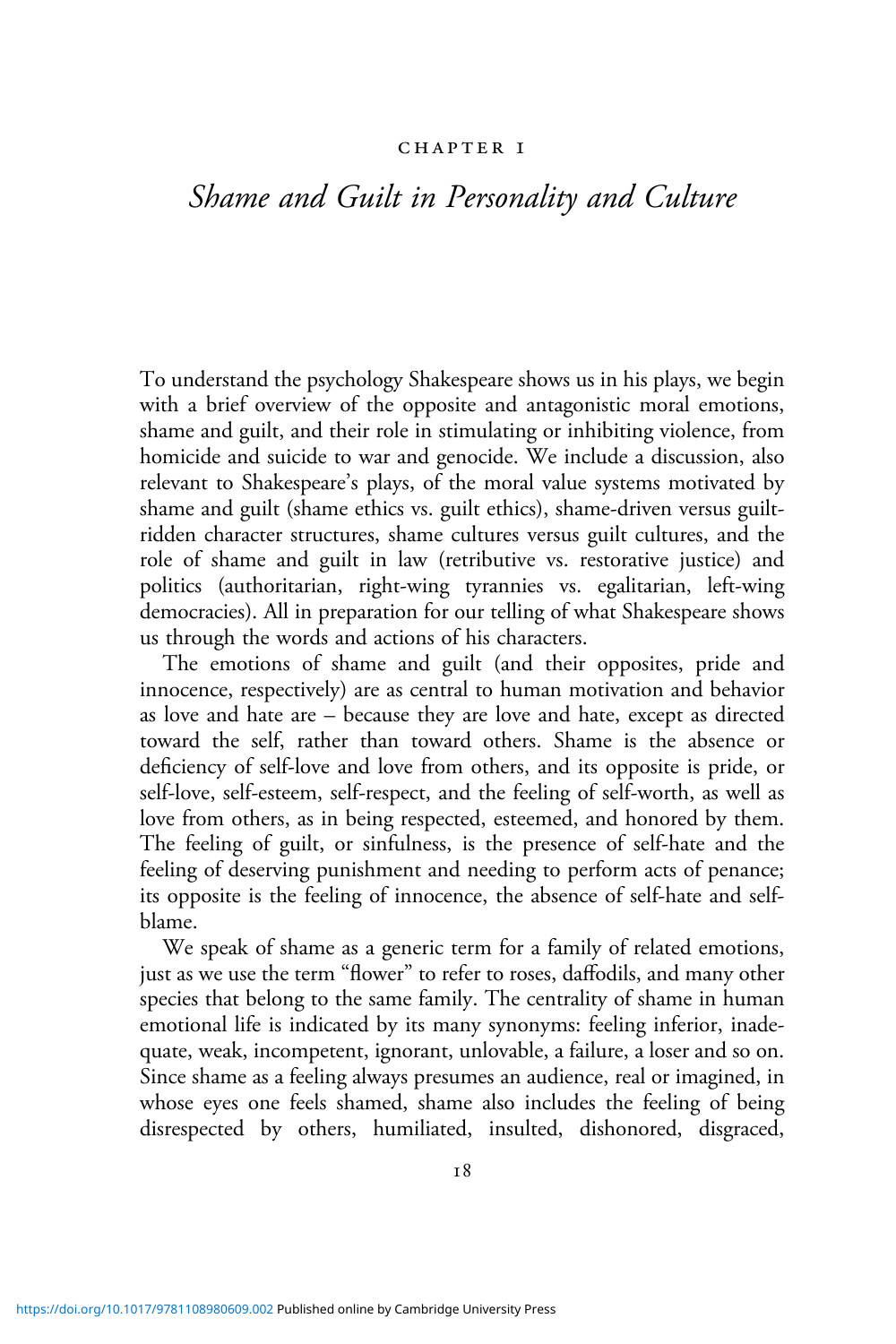slighted, rejected, unloved, ridiculed, mocked or laughed at by them, or perceived as weak and inferior, and suffering what some Asian cultures call "loss of face," psychoanalysts call "narcissistic injuries," and Alfred Adler called an "inferiority complex." The feelings of envy and jealousy are members of this same family of feelings: one feels inferior to others with respect to whatever one feels jealous or envious about.

Pride or self-love (the opposite of shame) refers to feelings of self-esteem, self-respect, and self-worth, and to receiving or at least deserving love and esteem from others, as in having them respect one's dignity, honor, and reputation.

Guilt and remorse are the feelings of being sinful, culpable, or blameworthy. Its opposite, the feeling of innocence, is the absence of selfcondemnation and self-hate, and the feeling of righteousness, which at the extreme becomes the feeling called self-righteousness.

Shame, because it is the lack of love for the self, motivates directing love toward the self and directing hate, the opposite and extinguisher of love, toward others.

As Freud observed and as everyone who has ever loved knows, we are never as vulnerable as when we love – vulnerable to grief and sadness if someone we love dies, or to shame and humiliation if someone we love does not love us or loves someone else instead. In response to this loss, we may simply choose to defend ourselves against our pain, by withdrawing our love and ceasing to care. Thus we can treat others with indifference, neglect, contempt, and abandonment. Or we may choose an active defense (which is a more powerful weapon against shame), namely, hate, aggression, and violence toward them. Indifference and neglect, however, which is also called passive aggressiveness, can be just as deadly as the active form, overt violence – as, for example, parental neglect of children, neglect of the poor by the rich, and so on.

Thus we can understand hate, whether passive or active, as a defense against the emotional pain of losing love, by reversing our love for the other person or group into hate. In this conception, then, hate and violence are not instincts but rather defenses or protections against an instinct – the normal and healthy instinct to love others – when that exposes us to emotional pain.

To say it differently, shame (the actual or threatened deprivation of love) leads people to want to receive love from others but to give love only to themselves, not to others – just as starving persons may hoard any scraps of food for themselves. Shame also motivates people to direct hate away from themselves and toward others – in fact, to hate others, even to the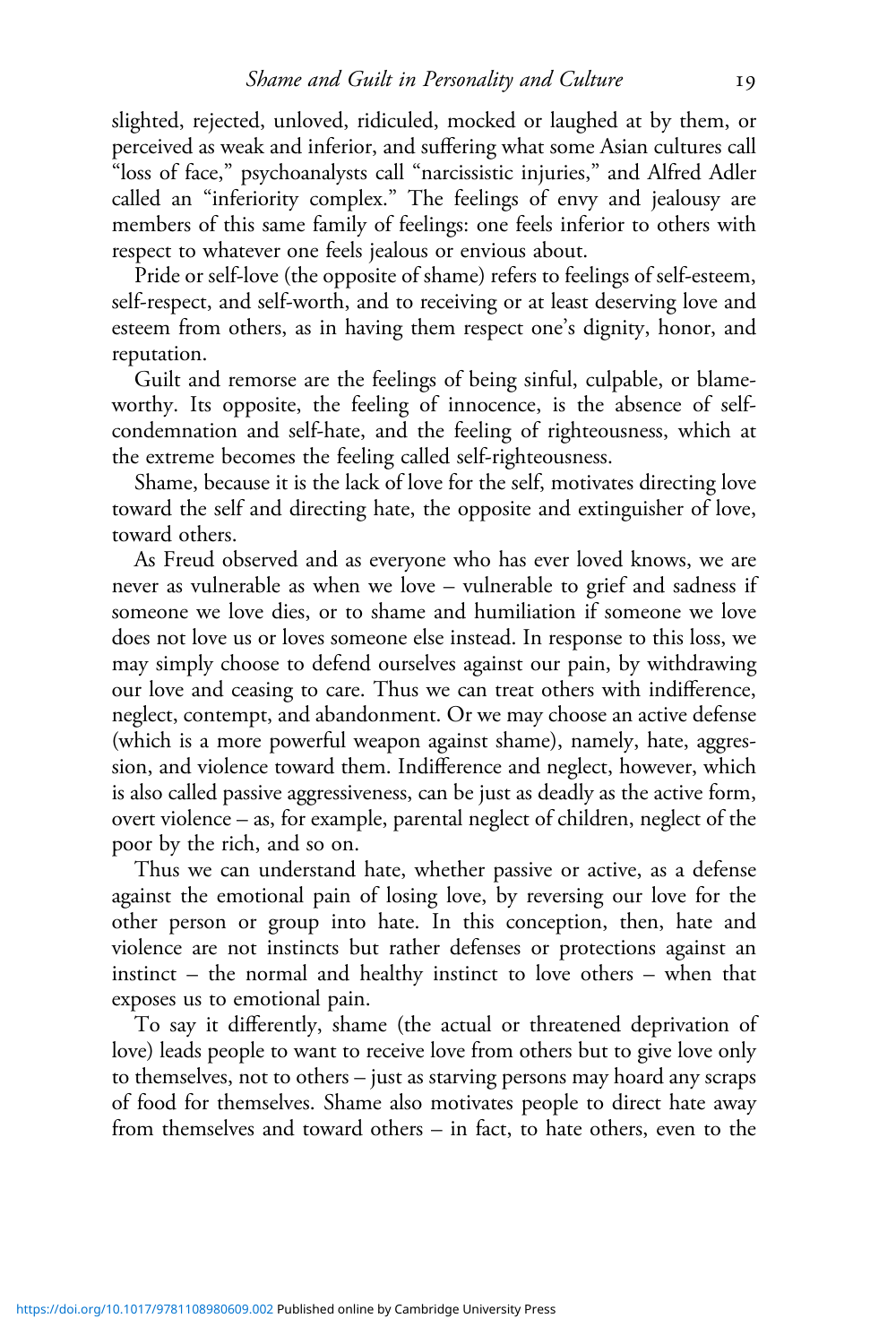point of killing them, in order to avoid or undo being shamed by them, and to achieve pride and honor instead. This they can do by demonstrating strength rather than weakness, and transferring shame from themselves onto their victim, which violence does, by proving that their victim is weaker than they are. In *Macbeth*, Shakespeare shows us how a noble soldier comes to kill his king in order to avoid being shamed by his wife for not having the courage (being too cowardly) to do the deed that would raise him in her esteem and enable him to attain the pride and honor of becoming the king himself. In *King Lear*, the children of Lear and Gloucester, who feel themselves less loved by their fathers than their siblings, engage in violence toward their fathers (and siblings) to gain the pride and honor (in the form of wealth, power, and status) they feel deprived of.

Shame and guilt can be considered as dynamic opposites in that shame motivates people to direct hate toward others and love toward themselves, and guilt motivates people to direct hate toward themselves and love toward others.

From a developmental point of view, shame is the precursor and precondition for guilt. This is true on every time scale, such as the moment-to-moment movement from one emotion to the other, as with Othello, who feels shamed when he believes that his wife, Desdemona, has been unfaithful, and then feels guilt when he learns, after having killed her, that, in fact, she had been innocent of that offense and had continued to love him faithfully. Shame also precedes guilt on the larger scale of the human life cycle as people move from one stage of development to another, avoiding shame and achieving pride by mastering the skills and competencies required by each new stage of development. The capacity for feelings of guilt occurs when one realizes that one has achieved so much of those skills and competencies that one possesses the power and ability to injure or kill others (toward whom one has some feelings of love, as well as of hate). And this progression occurs on the much larger time scale of the evolution of whole cultures as they evolve from shame cultures into guilt cultures (or, potentially, beyond either of those categories, as we will discuss below).

To explicate this sequence: shame stimulates hate and thus violent impulses toward others. These impulses in turn stimulate the feeling of guilt, which motivates people to inhibit their hate and violence toward others by redirecting those feelings and impulses toward themselves instead. So, no one feels guilt without first having felt ashamed. For shame is what causes the hate and the violent impulses that guilt redirects toward the self.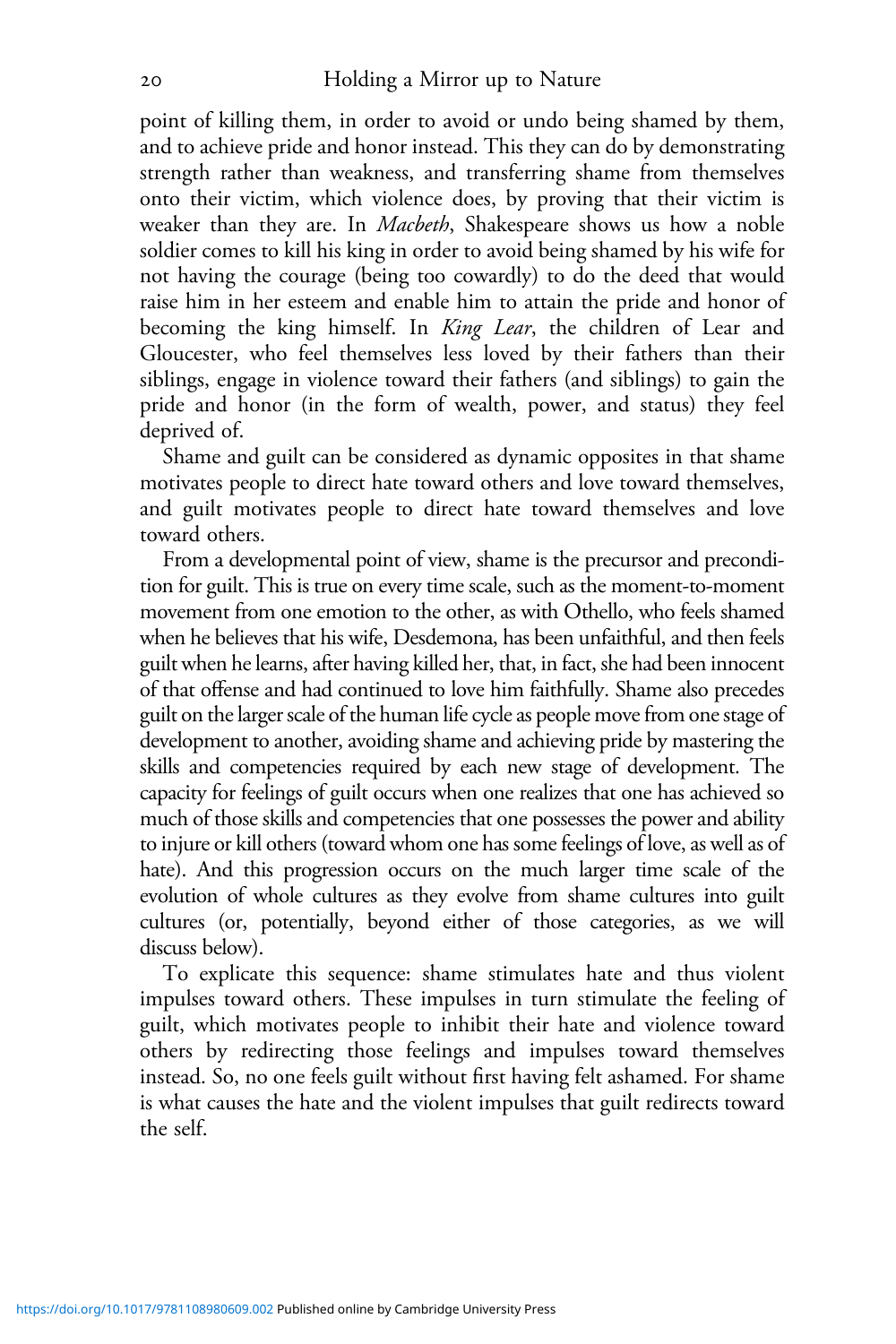To underscore this point, which we will see dramatized in Shakespeare's plays, violent impulses are not the result of an instinct, if by "instinct" we mean what Freud and Konrad Lorenz meant: a universal, inborn impulse or drive to kill others or oneself that is "natural," meaning it occurs spontaneously and universally – and will only grow in strength until it is satisfied by being acted out in the form of violence, as hunger and thirst do until they are satisfied by food and liquids. Likewise, the instinct to reproduce is inborn and occurs spontaneously in all cultural and demographic groups (by definition since any group in which it did not occur would become extinct within one generation).

The desire to socialize, to seek out relationships with other people and form attachments to them, meaning love, is universal among all healthy human beings, as a result of evolution, for it supports life and survival; and when it is absent or deficient, as among those who suffer from autism or personality disorders, the absence itself may endanger life and survival. Thus Aristotle was right when he observed that only gods and beasts can live independently, in isolation from others of their kind, whereas humans are inherently and universally social animals (*zoon politikon*) or political animals (the two adjectives are synonymous). Thus our need and desire for relationships – familial love, friendships, partnerships – appear to be instinctual.

Neither homicide nor suicide, neither war nor capital punishment nor terrorism, occur universally, among all humans. While the potential for violence may be universal – if there were not such a potential, there could never be actual violence – the frequency of actual violence varies enormously from one culture or nation to another at any given time, from one historical epoch to another even within the same national or ethnic group, from one individual to another, and even at different times within the same individual. Eating, drinking, and the desire for sexual as well as non-sexual loving relationships with other humans may be biologically determined and universally experienced instinctual drives (except among rare and damaged individuals), but violence is not. Our potential for violence becomes actualized only when a violent response is provoked by the kind of psycho-social stimulus that stimulates violence.

Even here, Shakespeare shows what we have just told. In one play after another, he dramatizes how it is possible to prevent potential or threatened violence, or to put an end to ongoing violence or at least limit it to nonphysical forms – as in *Measure for Measure*, *The Winter's Tale*,

<sup>&</sup>lt;sup>1</sup> Freud ( $1961$ ); Lorenz ( $1974$ ).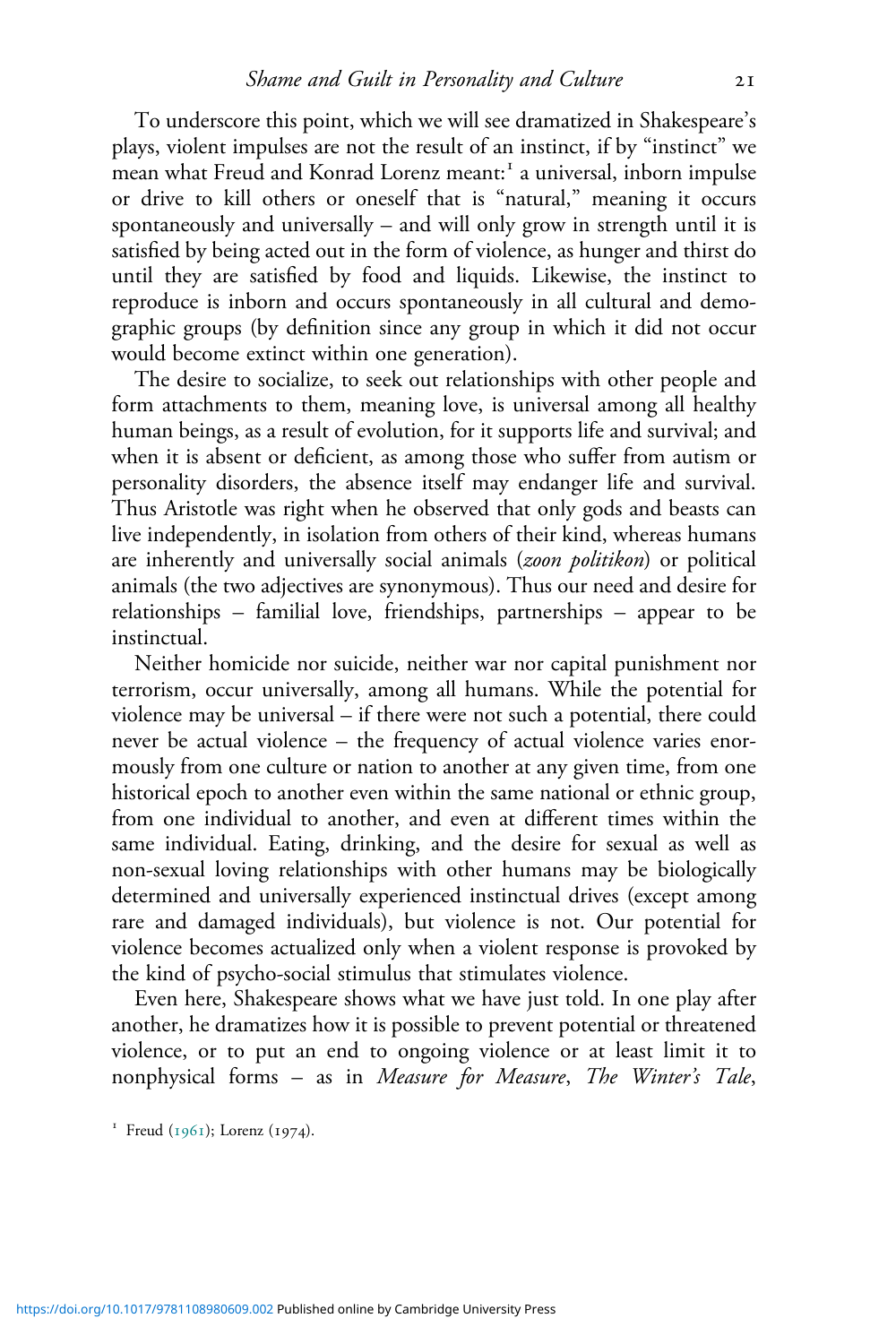*The Tempest*, and even *The Merchant of Venice*. As I (James Gilligan) found, it was possible to reduce lethal violence from war-zone levels to zero in the prisons of Massachusetts, lethal and nonlethal violence to zero in the jails of San Francisco, and rates of violent reoffending to zero or near-zero after release from incarceration in both institutional settings<sup>2</sup> – which it would not be possible to do any more than we could prevent the wish to eat, drink, and reproduce, if violence were truly instinctual. Shakespeare's dramatic portrayal of the ability of humane behavior to prevent violence is thus in line with current clinical/empirical evidence.

People who have had a relatively healthy, life-supporting upbringing will develop the capacity to experience and be sensitive to all of these feelings – shame and guilt as well as love. In fact, they are likely to reexperience these feelings each time they enter a new stage of development or maturation and face the challenges of that stage. When they solve the problems they confront, they demonstrate the emotional capacity that transcends both shame and guilt and removes the causes of both feelings and hence the causes of violence toward self and others: namely, the capacity to love both themselves and others (and to help others do the same). As we have mentioned, Shakespeare shows us this in Prospero in *The Tempest*, in Polixenes in *The Winter's Tale*, and in Duke Vincentio in *Measure for Measure*, among other plays.

Working in the prisons of Massachusetts made it possible to witness this sequence of emotional progression in the most violent of men. These were men who had committed extreme violence, up to and including multiple or serial murders, in response to feeling "disrespected" or "dissed" (shamed) by their victims or others (sometimes a lifetime of others, for whom their victims were merely the scapegoats). Their violence was a way of undoing their shame by transferring it from themselves to their victims, by showing that they were more powerful than their victims and could thus shame them instead. (The Latin roots of two of the words that refer to violence – assault and injury – both mean insult, among other meanings: so to assault or injure someone is to insult them – i.e., shame them. Thus one does not need to "add insult to injury": it is already right there, in the meaning of the word itself.)

After these incarcerated violent men were exposed, typically for the first time in their lives, to people who were interested enough in them to want to hear the story of their lives and would listen to those stories and attempt to understand them respectfully rather than judgmentally, the men became

<sup>&</sup>lt;sup>2</sup> Gilligan and Lee (2004); Gilligan and Lee (2005); Lee and Gilligan (2005).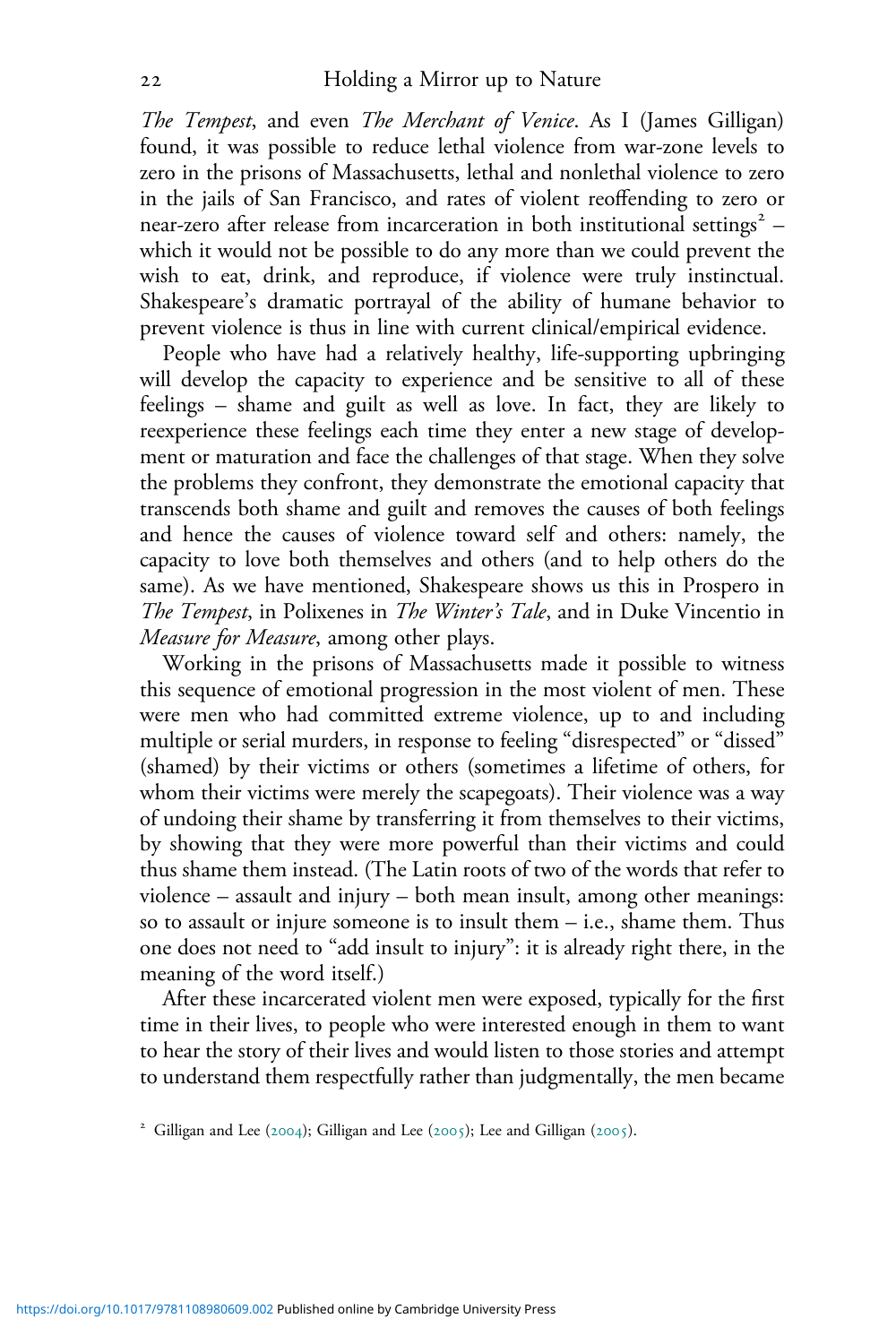able to attain an understanding and a catharsis of the shame that had motivated their murderous behavior. By a combination of individual or group psychotherapy, and gaining access to nonviolent sources of pride and self-esteem, notably, education (up to and including college degrees), such men became able to develop a conscience and the capacity to feel guilty. In time, this enabled them to empathize with others enough to recognize how much suffering they had caused them. At that point, however, many would feel so guilty they would feel they deserved to die; some would even make suicide attempts, sometimes fatal, to punish themselves for their guilt. Thus our work with them would then have to focus on learning how to help them overcome their suicidality.

In the course of this work, it became clear that there was one thing and one thing only that enabled these men to outgrow their suicidal impulses and find their lives, even in prison, worth living. This happened when a man realized that he could be helpful and useful to other people – mostly, to a fellow prisoner or prisoners. One man taught the illiterate how to read and write; one helped others to write letters home; another helped others to navigate the prison's law library and write their legal briefs or petitions; one helped to improve the quality of the food service in the kitchen. That is how they became able to love both themselves and others.

One man who worked as a pimp in Boston's red-light district had killed several people in the community, so he was incarcerated in the Charles Street Jail in Boston to await his trial for murder. However, he killed another inmate in the jail, so he was transferred to the state's maximum security prison to await trial, even before being tried in court, since he was considered too dangerous to await trial in the jail. But he then killed yet another person in that prison, so he was transferred to the prison psychiatric hospital, whose purpose was treatment, not punishment. At first, he seemed untreatable: he was mute and so paranoid that we felt he would consider any attempt to approach him as violating the space he felt he needed from others. Our main goal was simply to keep everyone safe, by enabling him to feel safe. He could sleep in a bedroom behind a locked door, and during the day we kept everyone – staff and patients – from getting too close to him.

However, after a few months, during which his needs were treated with respect rather than condemnation or punishment, he took a young man with profound intellectual disabilities under his protection, accompanying him to and from the dining hall, so that this vulnerable youth would not be assaulted or harmed, physically or psychologically, by any of the other patients. Following this means of entering the human community (not reentering it, but joining it for the first time), he became ready to start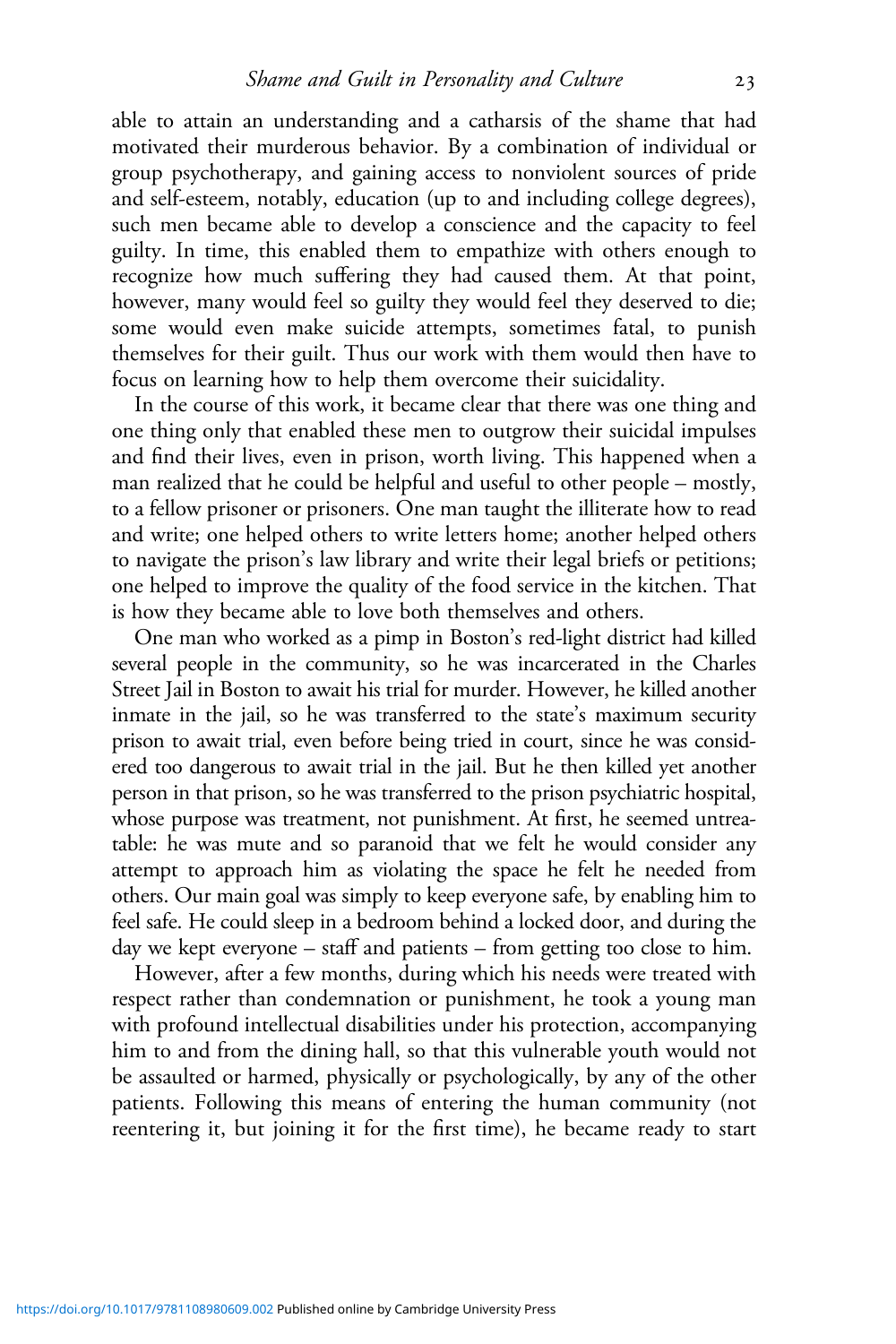talking about the events in his life, beginning with terrifying traumatic experiences throughout his childhood that had led him to where he was at this point. He then volunteered to do work in the hospital that benefited that whole community – so he not only became totally nonviolent himself (he has never even attempted to harm anyone again); he also succeeded in reducing the level of violence committed by others in the hospital.

Among people who are violent, the capacity to love others is a prerequisite for feeling guilty about the wish to harm them. That is, the capacity for ambivalence is a prerequisite for having guilt feelings, for one would not wish to hurt or destroy others unless one hated them, but would not feel guilty about having that wish unless one also loved them, as Shakespeare shows us in the story of Othello.

In sum, the feeling of shame (lack of self-love) is always accompanied by the feeling of innocence (the lack of self-hate). And the feeling of guilt (self-hate) is always accompanied by the feeling of pride (self-love). This is so because pride is caused by the feeling of being powerful, not weak, and guilt is caused by the fear that one is powerful enough to injure or kill others. Therefore, as we noted in the previous chapter, feelings of pride are a prerequisite for feelings of guilt, and the feeling of guilt is always accompanied by the feeling of pride. In the sin- and guilt-motivated moral value system of Christianity, pride is the deadliest of the Seven Deadly Sins, and the feeling of humility (self-humiliation) is considered the highest virtue.

### **Shame Ethics versus Guilt Ethics**

Shame and guilt (and pride and innocence) are the moral emotions in that they are the *affective* components of what we can call, paraphrasing William James, "the varieties of moral experience." On the other hand, moral value systems – the value judgments, definitions, and preferences as to what constitutes good and evil, or justice and injustice, and the moral commandments as to what one should do or not do – are the *cognitive* content of moral experience. Just as shame and guilt are equal but opposite and antagonistic emotive and motive forces, they motivate two equal and opposite moral value systems, which we call shame ethics versus guilt ethics.

Shame ethics is a moral value system in which the worst evil is shame and humiliation, or disgrace and dishonor; and the highest good – the *summum bonum* – is the opposite, namely, pride and honor. Guilt ethics, by contrast, is a moral value system in which pride, far from being the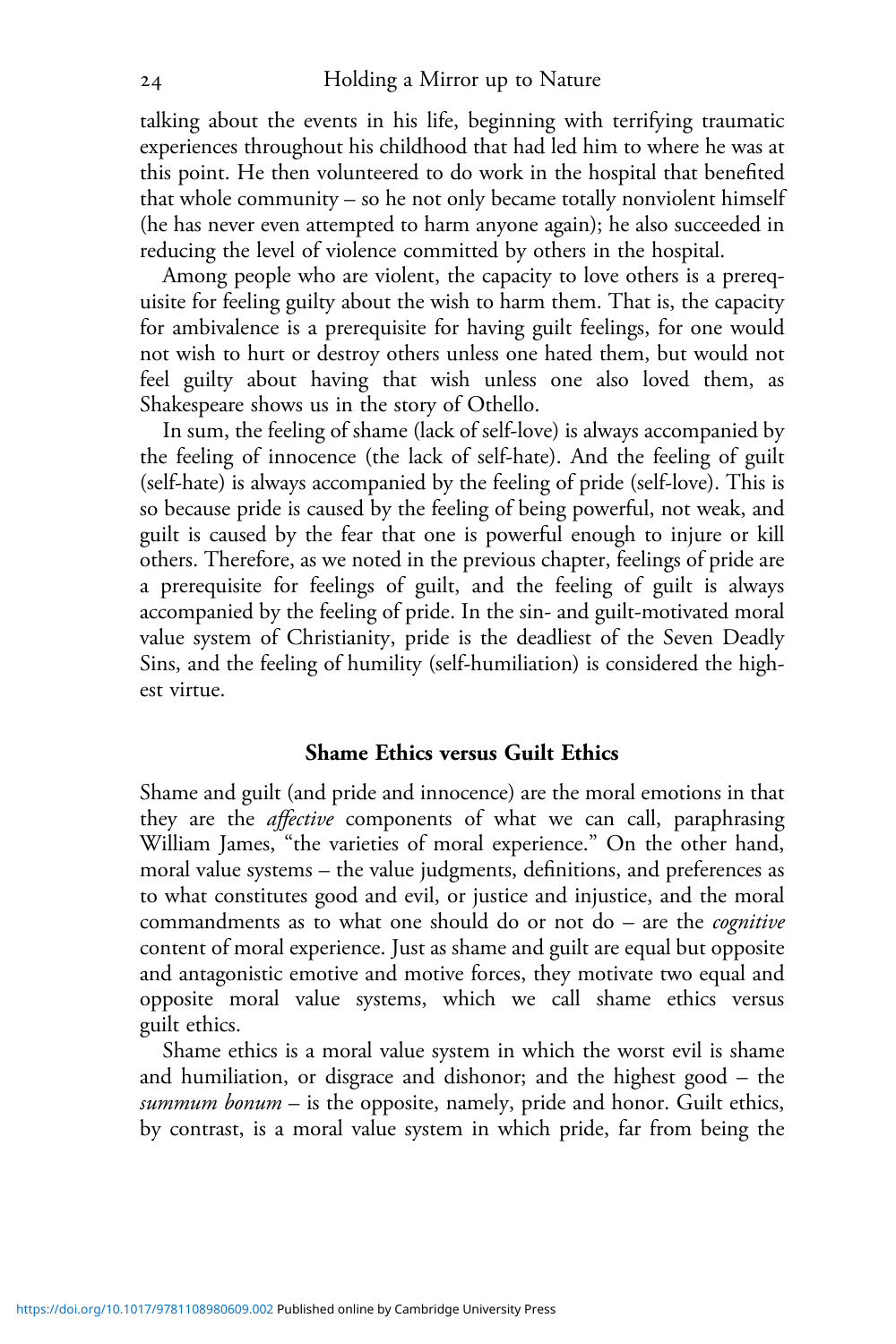highest good, is the worst evil: it is the deadliest of the Seven Deadly Sins, in the guilt ethic of Christianity. And humility, or self-humiliation, far from being the worst evil, is the highest good. In the guilt ethic of Christianity, as St. Augustine summarized it, "Humility is the foundation of all the other virtues; hence, in the soul in which this virtue does not exist there cannot be any other virtue." And "It was pride that changed angels into devils; it is humility that makes men as angels." Seen in this light, these two ethical value systems are the same, except that what is given a positive value in the one is given a negative value in the other.

This distinction and the claim that there are two moral value systems have been anticipated by many observers of moral psychology. St. Augustine, for example, contrasted the ethos of the Roman Empire with that of Christianity: "The glory with the desire of which the Romans burned is the judgment of men thinking well of men. [But] virtue is better, which is content with no human judgment save that of one's own conscience. Whence the apostle says, 'For this is our glory, the testimony of our conscience.'"

Milton contrasted the ethic of God with that of Lucifer (the latter of which he summarizes as "Evil, be thou my good"). Nietzsche contrasted what he called "master morality" (the ethic of the *Iliad*, the Roman empire, feudal Japan, slave-owners, and of himself, whom he identifies as the Anti-Christ) with "slave morality" (the ethic of Jesus, who said we should be servants to each other, resist not evil, etc.).

Thorstein Veblen contrasted the ethics of capitalism (what we are calling shame ethics) with those of Christianity (guilt ethics.)<sup>5</sup> In *The Moral Judgment of the Child*, Piaget's study of the evolution from one morality to another during the course of child development, he called them heteronomous-gerontocratic morality (early childhood, where moral values and commandments are seen to emanate from other people who have more power, including the power to punish, i.e., the parents, so that "might" is what is "right") and autonomous-democratic morality (from middle childhood on, in which morality increasingly emanates from one's conscience or from the social contract of the group, in this case, agreement among children as to the rules of the game, how they are made, and how they can be changed – a democratic rather than authoritarian

*Humilitas homines sanctis angelis similes facit, et superbia ex angelis demones facit.* As quoted in *Manipulus Florum* (c. 1306), ed. [Thomas Hibernicus,](http://en.wikipedia.org/wiki/Thomas_of_Ireland) *Superbia i cum uariis*. See the Electronic Manipulus florum: [www.manipulus](http://www.manipulusflorum.com)florum.com.<br><sup>4</sup> St. Augustine, *The City of God*, Book V, Chapter 12.<br><sup>5</sup> Veblen (1910), p. 185: "there is ... much that makes for an effectual discrepancy between the two."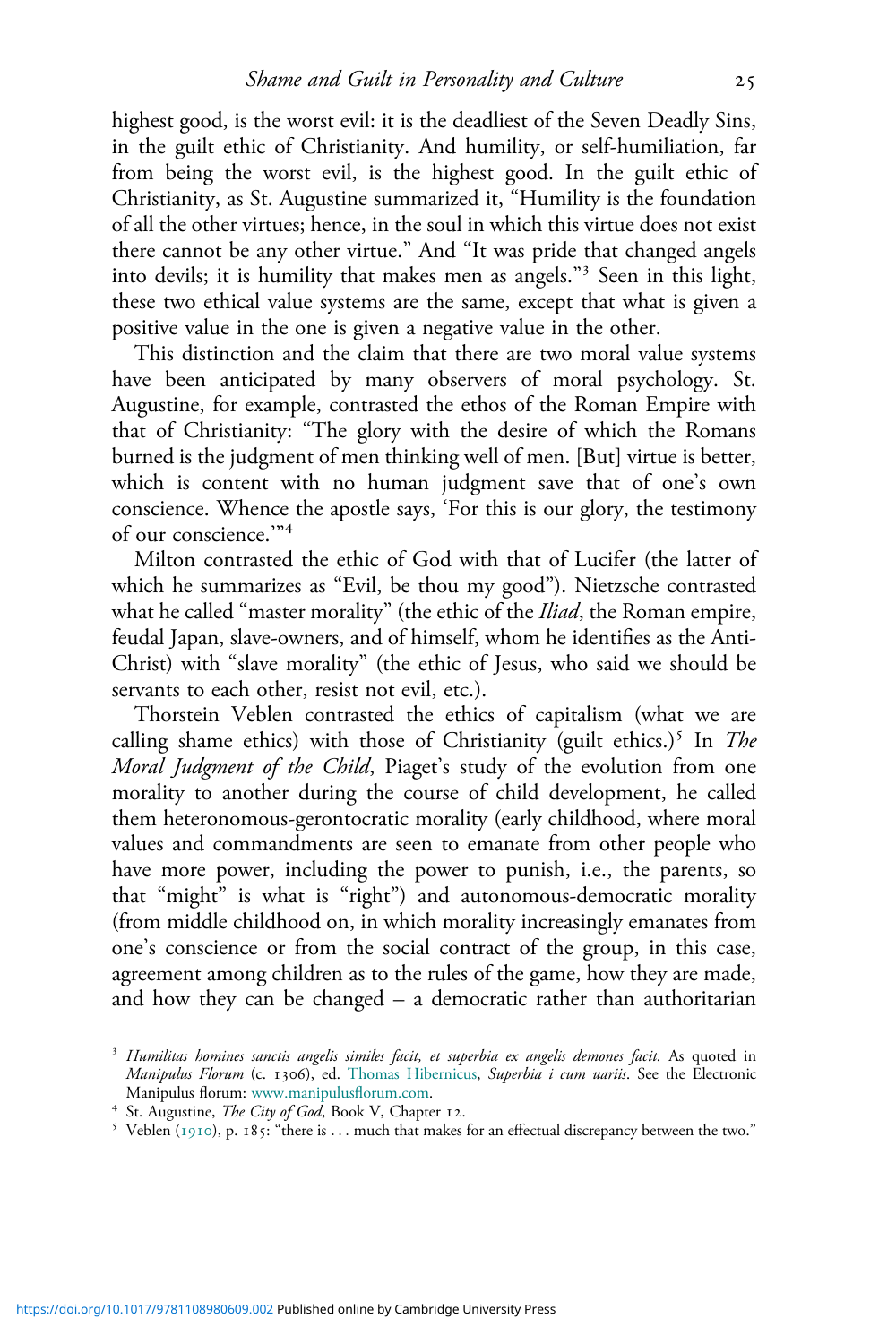system). Adorno et al. and subsequent psychologists and psychoanalysts have contrasted authoritarian ("potentially fascist") with egalitarian (socialdemocratic) beliefs and behaviors, noting that authoritarian personalities are hypersensitive to shame and hyposensitive to guilt, whereas the opposite is true of those who are egalitarian and democratic.<sup> $7$ </sup> The psychoanalyst Heinz Hartmann contrasted narcissistic (shame-driven) with compulsiveimperativistic (guilt-sensitive) ethics.<sup>8</sup> And the psychologist Sylvan Tomkins found right-wing (hierarchical) political ideologies and value systems to be motivated by the wish to undo or avoid feelings of shame, whereas left-wing (egalitarian) political values and ideologies focused more on the wish to avoid the guilt of subjecting others to a level of social status, economic affluence, and political power that was inferior to what they themselves enjoyed. Thus left-wing politics appeared to be motivated more by placing the highest value on humility, equality, and democracy, rather than on superiority and hierarchy, such as patriarchy (male supremacy) or racial prejudice (white supremacy).<sup>9</sup>

Yet among those who have noticed or made this distinction between two contrasting forms of morality, law and politics, we prioritize Shakespeare, because he alone brought these value distinctions to life with great specificity and detail and in an immense variety of different contexts and circumstances, in the words and actions of the characters he depicted in his plays. For example, for Hamlet, "Thou shalt not kill," as Judeo-Christian guilt ethics commands, vies with "Thou shalt kill" as the shame ethic that the ghost, his father, invoked, and commanded Hamlet to obey. As a result, Hamlet is paralyzed. He is caught between two diametrically opposite moral value systems, one of which commands the avoidance of guilt and sin, which it identifies with killing, and the other of which commands murder, as the only means by which to restore the father's honor and undo his shame. Both value systems had coexisted for centuries as central components of the moral traditions of the culture in which Hamlet lived (and as he repeatedly expressed, he was profoundly sensitive to both emotions, shame and guilt). Hence, he was paralyzed.

To put it simply, what we call immoral are whatever behaviors or motivations we feel are shameful or guilt-inducing. And as Shakespeare dramatizes, there are two moral value systems: one caused by the emotions

<sup>&</sup>lt;sup>6</sup> Piaget (1965).<br><sup>7</sup> Adorno et al. (1950); Altemeyer (1981); Altemeyer (1996). In fact, the highest scorers in Adorno et al.'s scale for measuring the degree of potential fascism, or right-wing extremism, were violent criminals in San Quentin Prison.<br> Hartmann (1960). <sup>9</sup> Tomkins (1995).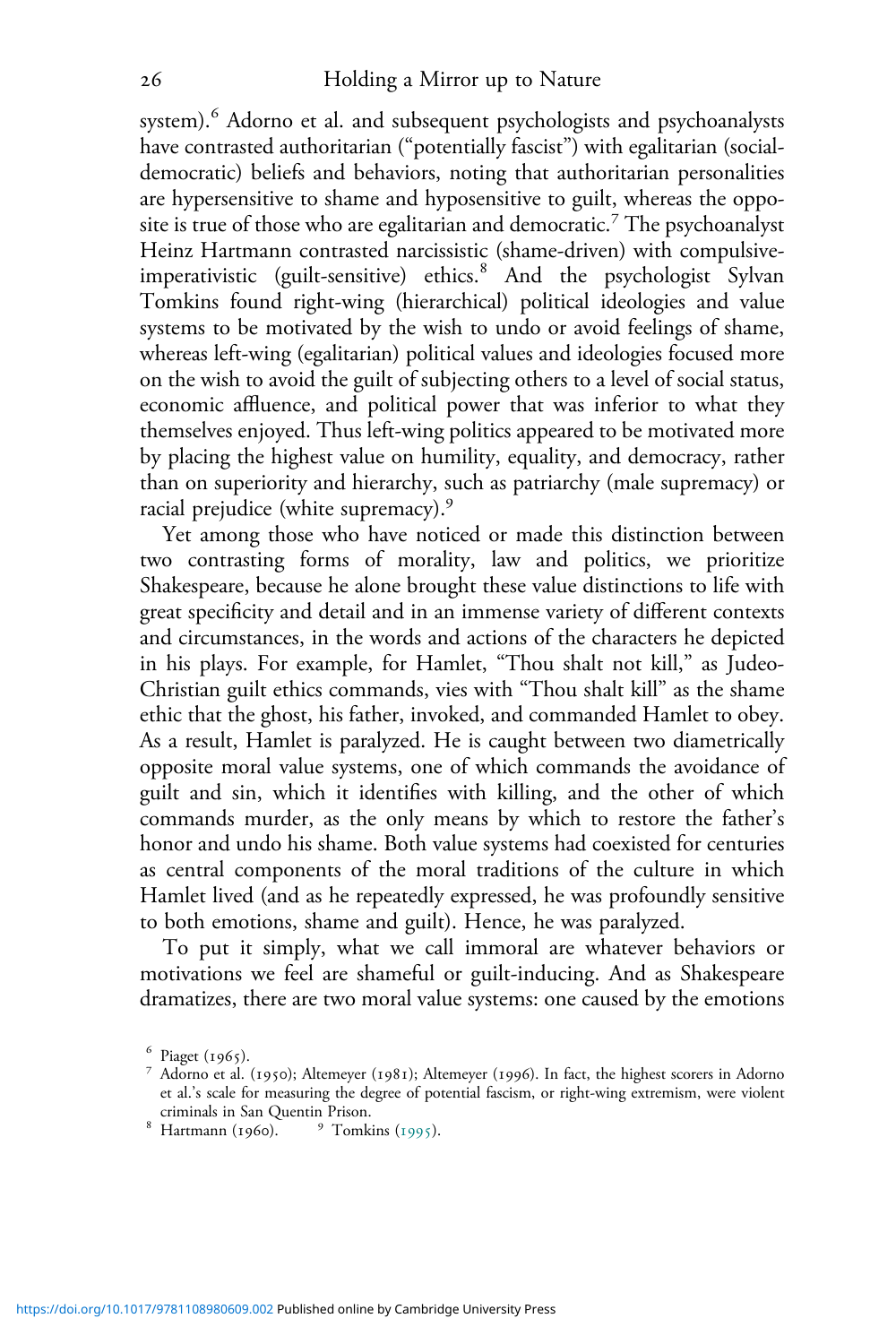of shame versus pride and honor, the other by its opposite, the feelings of guilt versus innocence (self-righteousness).

It was among incarcerated men that these dynamics became not only observable but surprising. And because these dynamics are relevant to our discussion of Shakespeare, we will take a moment to follow the path that led us to these insights. When I (James Gilligan) first began working as a psychiatrist with violent prisoners, I assumed the validity of what I had been taught up to that point, and what many people believe: namely, that people who commit the kinds of actions that cause them to land in prison are simply "amoral." That is, that they had never developed a moral value system, which is why they committed their heinous crimes. To my astonishment, the opposite turned out to be true. I had never encountered a group of people who were more dedicated to morality: more than I or any of my friends or colleagues were. They were willing to go to their deaths – and often did – in order to stand up for their moral principles. They were obsessed with issues of fairness and unfairness, justice and injustice, meaning how they had been treated unfairly and unjustly since childhood by parents and then by others in the community, by prison guards or their fellow prison inmates, or by members of other racial, religious, or ethnic groups.

These experiences led me to the conclusion that perceiving oneself as a victim of injustice causes feelings of shame (and therefore also innocence), which motivates violence against others; whereas perceiving oneself as a perpetrator of injustice (the opposite of how almost all violent prisoners judged themselves) causes feelings of guilt (of which an inextricable component is the feeling of pride), which motivates a need for selfpunishment, or violence against the self. To carry the point further, the men who committed violent crimes were in fact disproportionately the victims of what a guilt ethic would call injustice; that is, the most violent among them were often the victims of life-threatening violence or even attempted murder by one or both parents, or were the survivors of a parent or sibling or other close relative who had been murdered, often in front of their eyes. Or they were the victims of other forms of child abuse: sexual abuse, psychological/emotional abuse, or the deadliest of all: neglect and abandonment. And they were also disproportionately the victims of another form of what a guilt ethic would call injustice, such as racial prejudice and discrimination; poverty; unequal access to education, employment, health care, and political power; invidious treatment by the law enforcement and criminal justice system; and so on. Their adherence to a shame ethic was the inevitable and in its own way "rational" and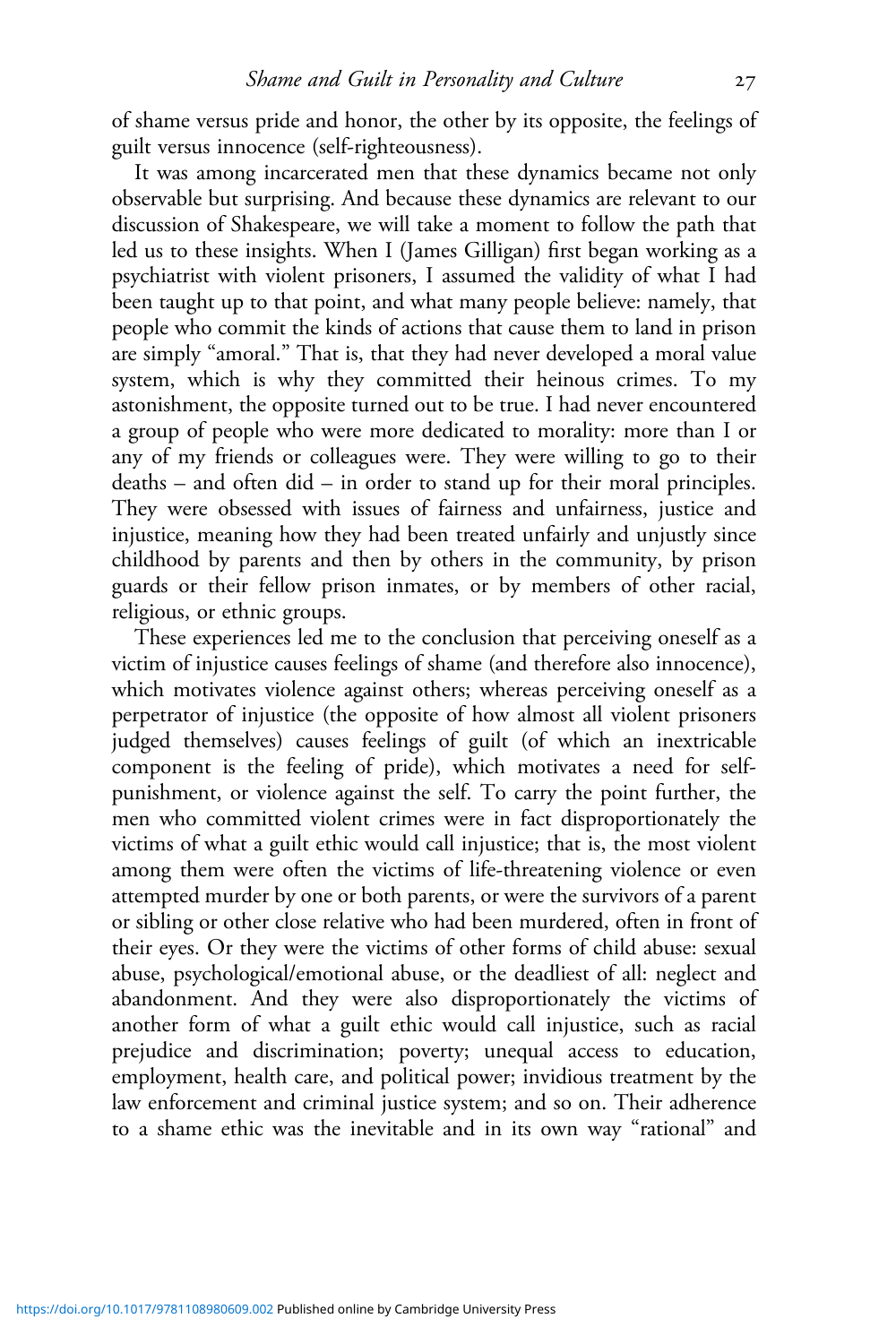"defensible" response to being treated in a way that could not without hypocrisy be defended by those who claimed to believe in a guilt ethic – although their behavior led to suffering and often death, for their victims and for themselves as well.

Among the most radically illuminating dramatizations in Shakespeare's plays, and perhaps the most frequently overlooked, is that morality does not prevent violence. What Shakespeare shows us and what we are setting out to tell in this book is quite the contrary: morality stimulates violence. And by doing so, it causes deaths. The paradox here is that what we call morality (as defined by moral value systems, value judgments, and commandments) has been handed down to us a means of preventing violence; whereas in fact morality stimulates violence – toward others as shame ethics does, or toward oneself, as guilt ethics commands.

What, then, can actually prevent violence? Again, Shakespeare shows us the answer: love. Love toward self and others. For where love exists, morality, meaning moral value judgments and commandments, becomes irrelevant, redundant, and unnecessary. As Aristotle put it, "if men are friends [*philon*] there is no need for justice [*dikaiosunes*] between them; whereas merely to be just is not enough" (*Nicomachean Ethics*, VIII.i.4). Jesus said much the same when he said, "When you have done everything that was *commanded* you [by the moral law], you ought to say 'We are useless slaves, we have done [only] what we were *obliged* to do'" (Luke 17:10). To paraphrase, love is much more generous than morality and hence love transcends morality, making it not only unnecessary but stingy, leading Hume to speak of justice as the "cautious, jealous virtue."

Kant also saw how love makes moral value judgments and commandments unnecessary and redundant: as he put it, if "we are conscious of liking to do" what the moral law commands us to do, "a command would be quite needless." And as he also saw, "Affection towards men is possible no doubt, but cannot be commanded, for it is not in the power of any man to love anyone at command." And while "Duty and obligation are the only names that we must give to our relation to the moral law," it is also true that "all duty is necessitation or constraint. But what is done from constraint is not done from love." He adds, "It is a very beautiful thing to do good to men from love to them and from sympathetic good will ...; but this is not ... the true moral maxim of our conduct." In short, we need morality because, and only because, being humans and not angels or

<sup>&</sup>lt;sup>10</sup> Hume (1951), III.ii.2, p. 495; Hume (1975), III.i.145, p. 184.<br><sup>11</sup> Kant (1952), Part I, Book I, Chapter III, p. 326.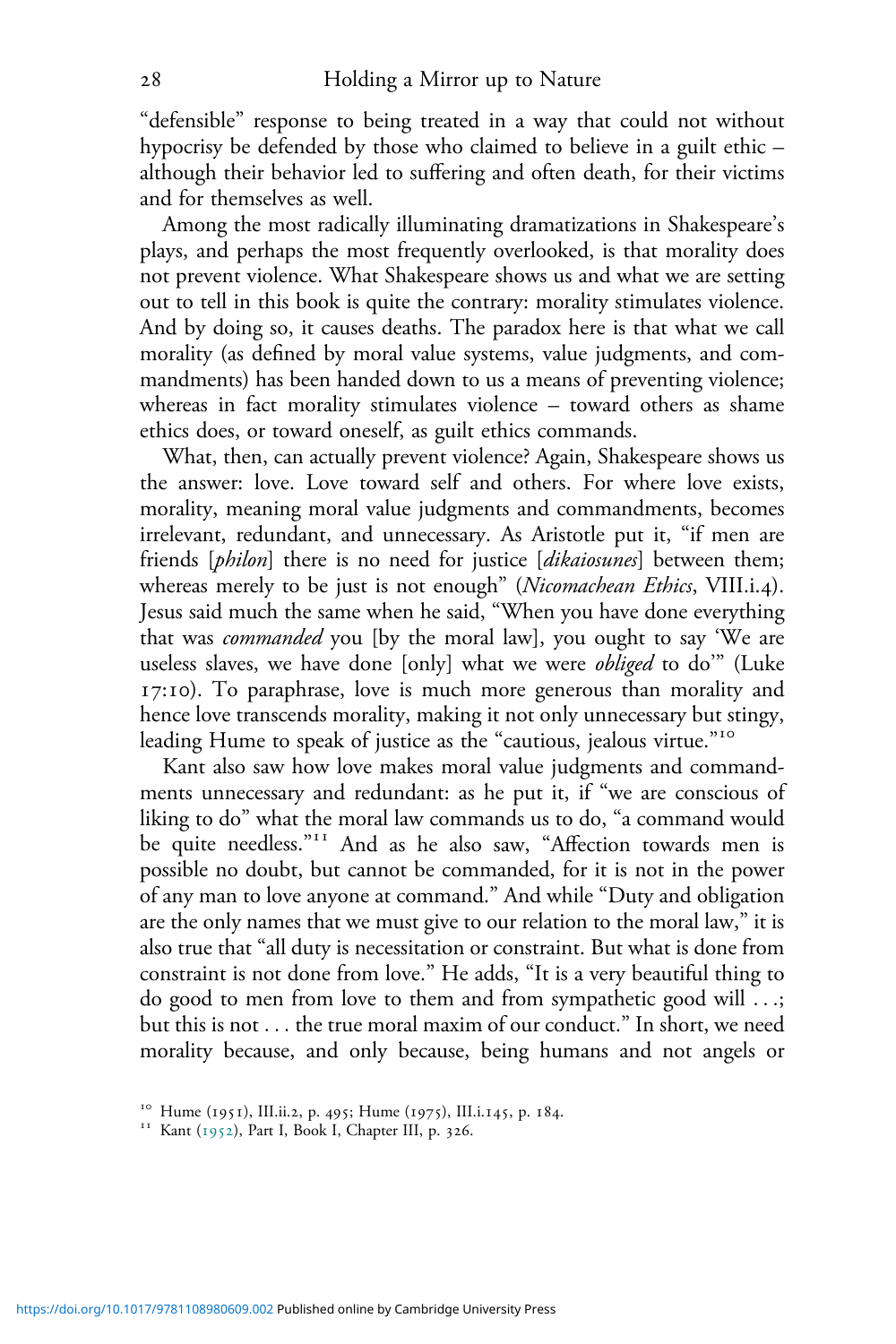saints, our capacity for love is limited and we often wish to do things that would be expressions of either hate or indifference rather than of love – toward others, or toward ourselves.

There are two problems with morality, however. The first is that morality, which came into existence to compensate for the limitation of our capacity for love, actually inhibits that capacity. This insight, though not insisted on and not apparently even consciously recognized, is nevertheless ineluctably implied by several of the classical commentators on the relationship between love and morality (and specifically, moral worth or desert). For example, Kant notes in his discussion of Christ's commandment to love that "we must make the sad remark that our species, alas! is not such as to be found particularly *worthy* of love when we know it more closely." Freud, likewise, objected to Christ's commandment "for a universal love of mankind" on two moral grounds: first, "a love that does not discriminate ... [does] an *injustice* to its object; and secondly, not all men are *worthy* of love."<sup>13</sup> But it was perhaps Shakespeare who summed up the antagonism between moral value judgments and love (both of neighbor and of self) most powerfully when he had Hamlet exclaim: "Use all men after their *deserts* and who would 'scape *whipping*?" Here he is saying in effect that moral value judgments (having to do with what one deserves, according to moral criteria) lead to the withdrawal of love and the infliction of violent punishment (whipping). So moral value systems, which we humans rely on to compensate for the limitations in our capacity to love, actually inhibit that capacity.

In short, the stricter the moral standards by which people judge themselves and others, the more strongly they will be inhibited from loving those same people. Specifically, shame ethics inhibits the capacity for love of others (altruism) in order to reserve love for the self; but the higher the standards and level of aspiration for achievement and power which a given person has incorporated into their shame ethic, the more impossible it will be for the person to satisfy those standards and feel self-love (pride). Correspondingly, the stricter a person's guilt ethic is, the more strongly it will prohibit what it calls "selfishness" and inhibit the capacity for selflove (pride). But by the same token, as Kant, Freud, and Shakespeare revealed in the remarks just quoted, other people will also fail to live up to standards high enough to make them morally "worthy" of love either.

<sup>&</sup>lt;sup>12</sup> Ibid., p. 370 (emphasis added). <sup>13</sup> Freud (1961), p. 102 (emphasis added). <sup>14</sup> Emphasis added.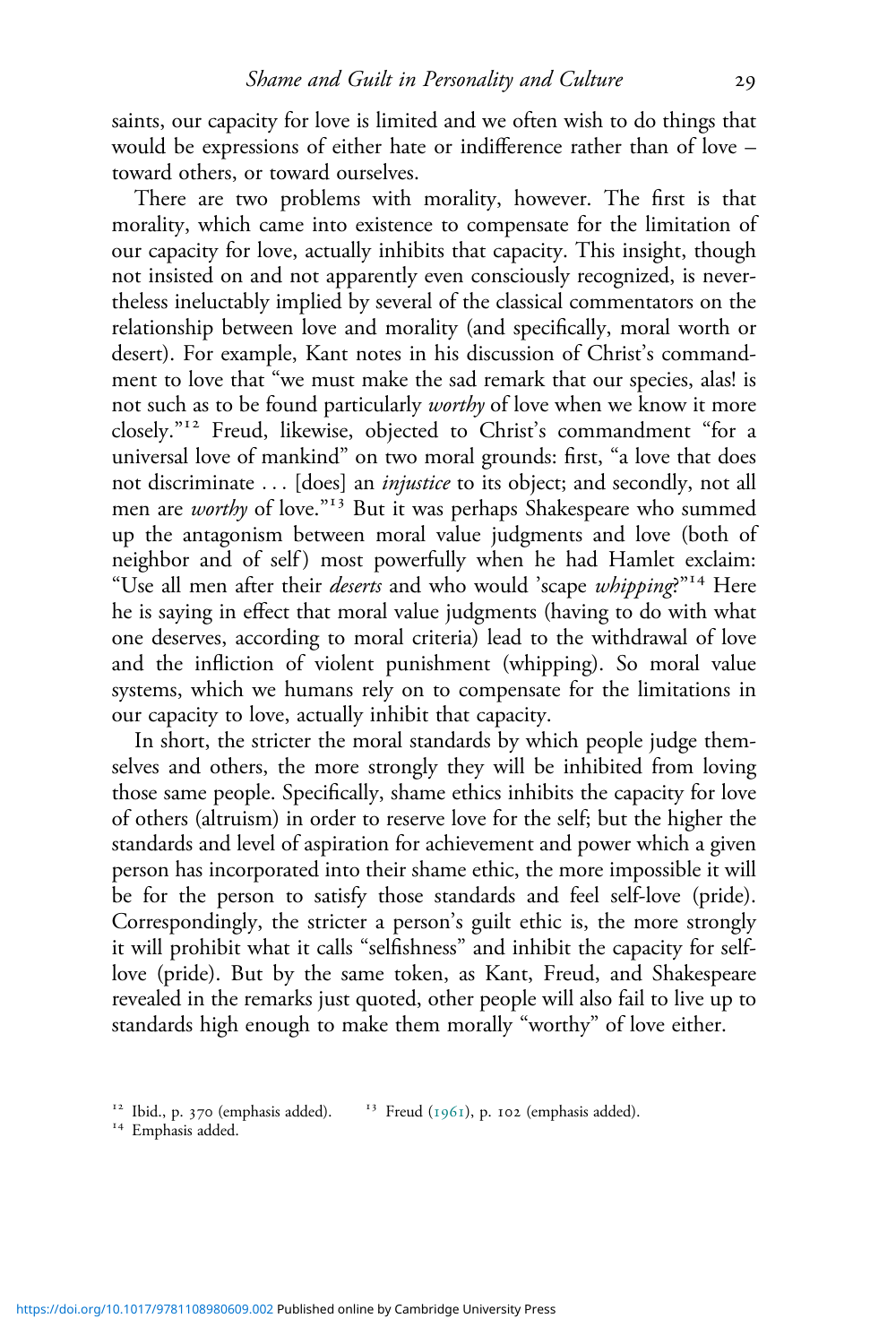The second problem with morality is that while it ostensibly serves the purpose of promoting beneficent behavior and thus protecting and enhancing people's lives, welfare, and happiness, it actually motivates the destruction of people's lives, welfare, and happiness. Shame ethics motivates the destruction of other people (and often, as noted above, of oneself as well); and guilt ethics motivates the destruction of one's own life (and sometimes, as noted above, of others' as well). Or, to be more exact, the ultimate goal and deepest wish that guilt motivates is not the welfare of others but the elimination of the feeling of guilt; and that is achieved most directly by self-punishment and self-sacrifice, which may indirectly but ineluctably entail harm to others as well – especially, for example, those who are dependent on oneself, and who can therefore only be harmed by the self-sacrifice of the person on whom they are dependent.

## **Shame and Guilt Cultures**

The anthropological concept of shame cultures and guilt cultures and the contrast between them dates back at least to Ruth Benedict's 1946 classic: *The Chrysanthemum and the Sword: Patterns of Culture.* As Benedict observes:

A society that inculcates absolute standards of morality and relies on men's developing a conscience is a guilt culture by definition, but a man in such a society may, as in the United States, suffer in addition from shame when he accuses himself of gaucheries which are in no way sins. He may be exceedingly chagrined about not dressing appropriately for the occasion or about a slip of the tongue....

True shame cultures rely on external sanctions for good behavior, not, as true guilt cultures do, on an internalized conviction of sin. Shame is a reaction to other people's criticism. A man is shamed either by being openly ridiculed and rejected or by fantasying to himself that he has been ridiculous. In either case it is a potent sanction. But it requires an audience or at least a man's fantasy of an audience. Guilt does not.

Benedict had earlier developed an anthropological theory of shame cultures in her summary and paraphrase of observations that her mentor Franz Boas had made during his fieldwork with the Kwakiutl, an Amerindian people on Vancouver Island. The Kwakiutl competed for pride and prestige by means of what they called a "potlatch," which corresponded closely to what Thorstein Veblen described in an

<sup>15</sup> Benedict (1946), pp. 222-3.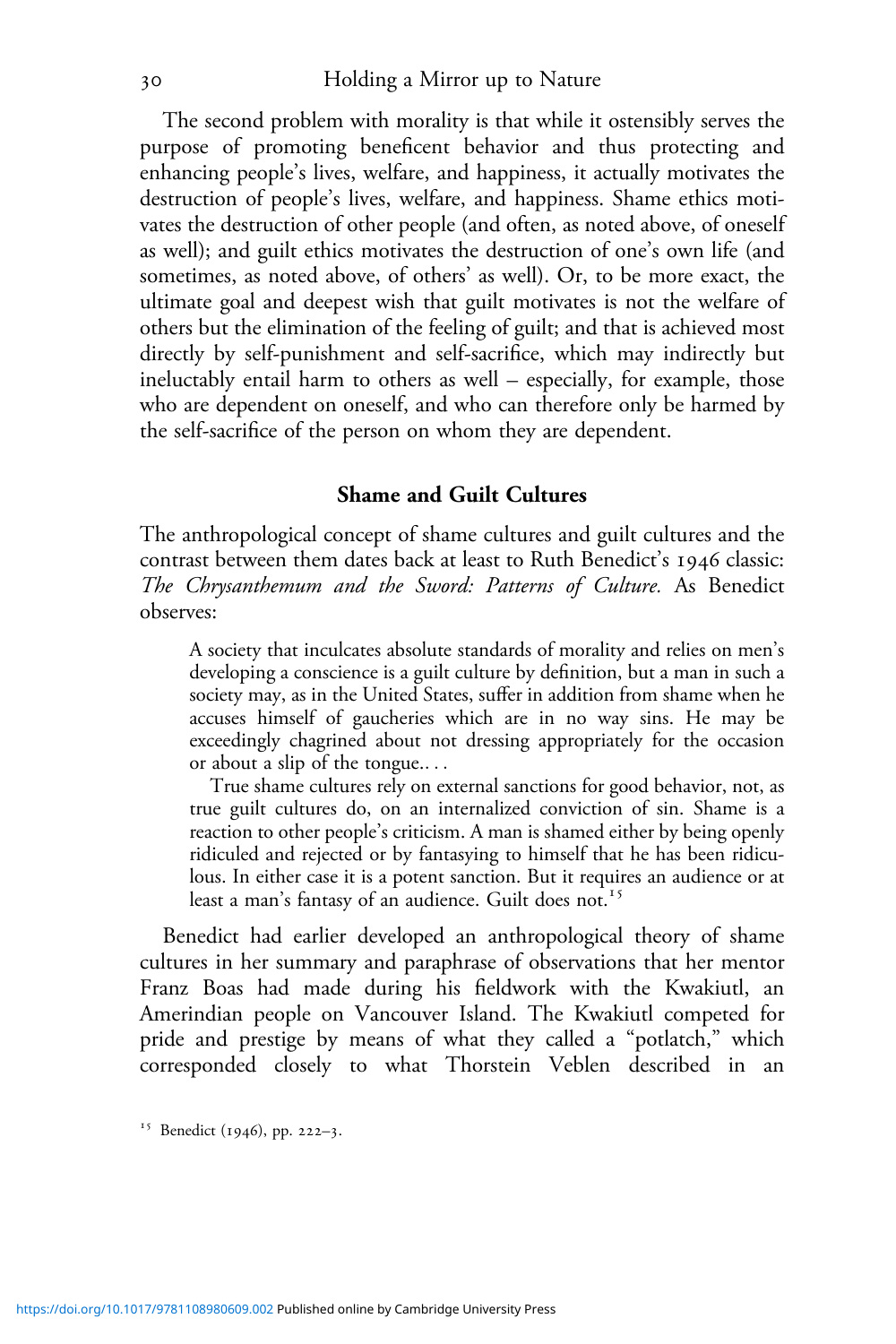American context as the conspicuous consumption and conspicuous waste by which the "robber barons" of the late nineteenth century competed for status and prestige (like the robber barons of today).<sup>16</sup> In a manner roughly reminiscent of what Shakespeare dramatizes in *Timon of Athens*, the Kwakiutl used competitive conspicuous displays of wealth and power to demonstrate and validate their own superiority over their less affluent competitors.

The anthropologist Michelle Rosaldo developed the theory of shame cultures further through her study of New Guinea tribes, in which she argued that "of all themes in the literature on culture and personality, the opposition between guilt and shame has probably proven most resilient."<sup>17</sup> With respect to violence, pure and extreme shame cultures place a positive value on aggressiveness toward others (war, murder, torture, theft, enslavement, and social and economic inequalities) and do not inculcate or even recognize either the feeling or the concept of guilt. The Kwakiutl, for example, as  $Boas<sup>18</sup>$  and Benedict<sup>19</sup> described, engaged in headhunting, cannibalism, burning slaves alive, and undiscriminating, merciless war and murder against even totally innocent, unsuspecting, hospitable, sleeping friends, neighbors, relatives, or hosts – adults and children. Furthermore, it seems clear that the motive for this aggression was the desire to minimize or wipe out feelings of shame, humiliation, and "loss of face," and to maximize feelings of pride and the attainment of social prestige. Aggressive behavior was a recognized and honored way of doing this. As Ruth Benedict writes,<sup>20</sup> "all accidents were occasions upon which one was shamed ... Death was the paramount affront they recognized.... They took recognized means ... to wipe out the shame" – such as killing a neighboring chief in order to wipe out the shame of having suffered a death in one's own family. While this illustrates the principle that it is less painful to feel angry than it is to feel shamed, it also shows that it is less painful to feel angry than to feel sad.

An approach to quantifying the concept and description of shame cultures has been made by Slater and Slater  $(1965)$ , who surveyed the cross-cultural literature as summarized in the Human Relations Area Files, $2I$  and extracted five characteristics of "narcissism" (a synonym for shame) in cultures, and a summation of the five, which they called a "composite narcissism index." They found that cultures that had characteristics definitive of shame cultures also exhibited extremes of both

<sup>&</sup>lt;sup>16</sup> Veblen (1953). <sup>17</sup> Rosaldo (1983), p. 135. <sup>18</sup> Boas (1966). <sup>19</sup> Benedict (1958). <sup>20</sup> Ibid. <sup>21</sup> Textor (1972).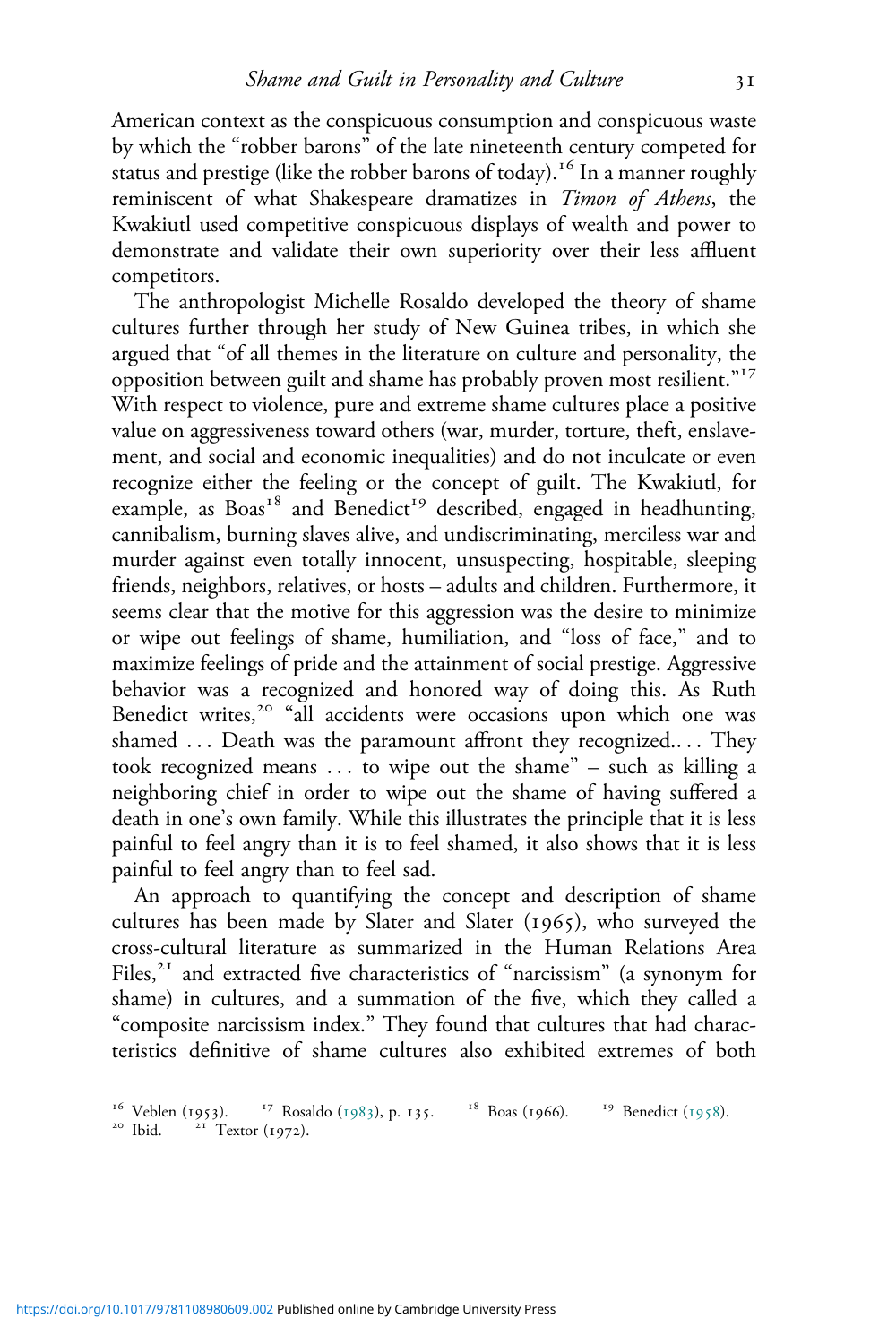violence and social inequality with a frequency that was highly statistically significant (i.e., would occur by chance less than once in a hundred times). The shame-related categories included "Extreme sensitivity to insult," "Boastfulness," "Invidious display of wealth," and a "Composite narcissism index." In every culture ranked high in these characteristics, "warfare is prevalent." And all of them also ranked high in other varieties of violent behavior, such as "killing, torturing or mutilation of the enemy," "extreme bellicosity (high incidence of wars, raids, homicidal vendettas, violent aggression toward surrounding tribes, and other evidence of belligerence and warlikeness)," "strong or moderate emphasis on military glory," "incidence of personal [violent] crime," "alcoholic aggression," and early socialization practices that permitted, disinhibited, or actively encouraged aggressive behavior.

Shame cultures, as defined by the criteria noted above, also have hierarchical, authoritarian, ethnocentric social structures and values that divide people into superior versus inferior grades of socioeconomic status, with wide variations of social class and caste, prestige, wealth, and power. These distinctions separate the population into aristocrats, commoners, and slaves. The hierarchies in terms of which shame cultures divide their populations into superior and inferior in modern societies include those of socioeconomic class, caste, ethnicity, religion, gender, and age. In the age of feudalism, which was just ending during Shakespeare's lifetime, serfs were the equivalent of slaves; and two and a half centuries after Shakespeare's time, chattel slaves were replaced by what Marx called "wage slaves."

To the extent that any given society is a shame culture, its political psychology requires hierarchy and a lowest class, what has been called a *lumpenproletariat* or "underclass," and relies on what I (David Richards), have called "moral slavery," a structural stigmatizing that rationalizes shaming and scapegoating of those assigned to the inferior status. Shame cultures are found in the cross-cultural surveys just cited to be significantly more likely to stratify their population into upper versus lower socioeconomic classes and castes, masters versus slaves, aristocrats versus commoners, invidious displays of wealth, and the possession and inheritance of private property. Patriarchy, because it is founded on a gender binary and gender hierarchy, similarly bears the markings of a shame culture. Thus, the perceived shaming of manhood (the casting of any doubt on a man's masculinity, his sexual adequacy as a man, even in areas of behavior that are not literally "sexual") does not merely permit or justify his resorting to violence, it requires it – as the only means, ultimately, for him to prove that he is a man, and a sexually adequate one at that.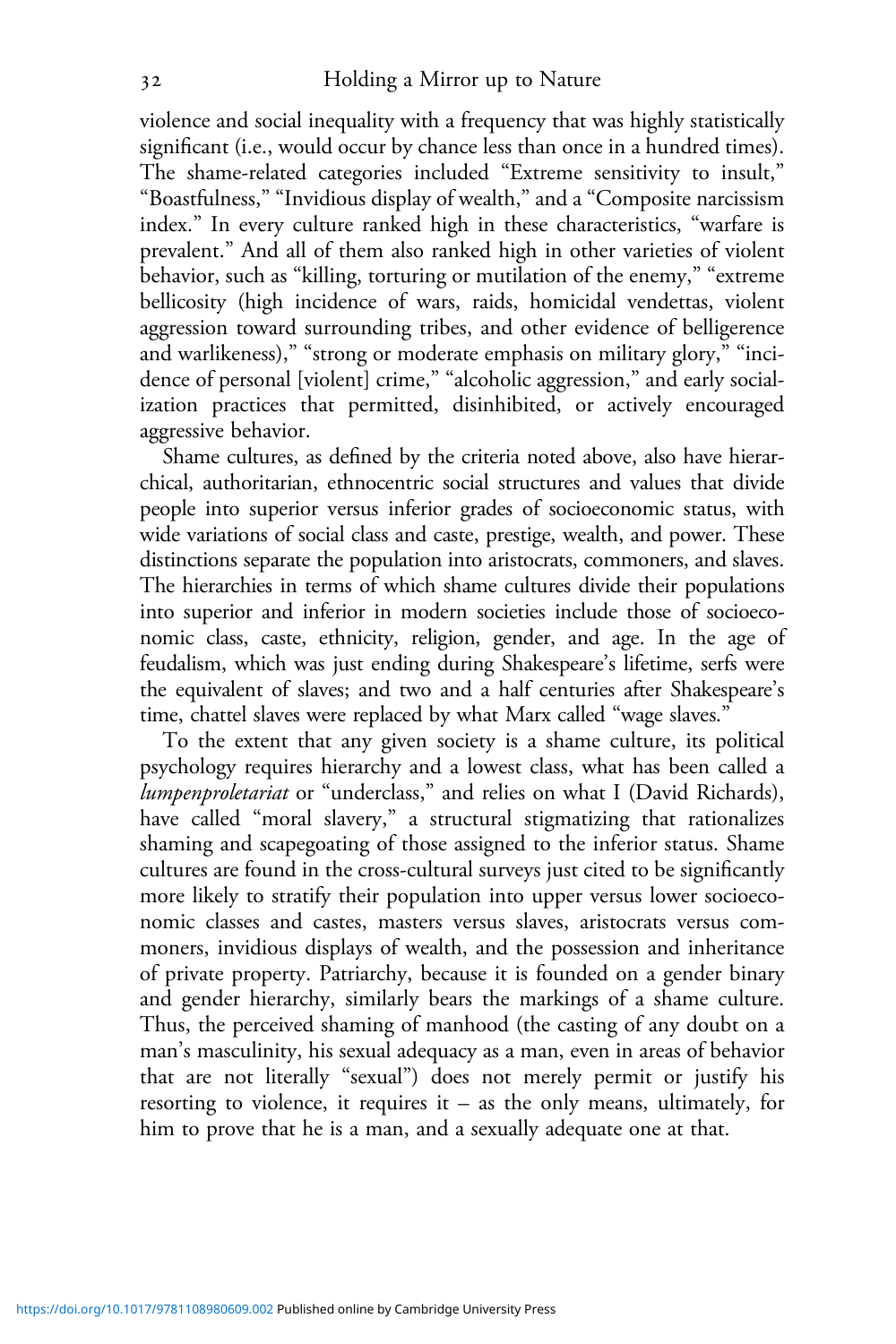Extreme guilt cultures<sup>22</sup> are classless, democratic, and communistic, with an equal sharing of prestige, power, and wealth. Competition, such as it is, is more likely to be for the highest degree of humility than for prestige and honor. As for violence, one such culture, the Hutterites, an Anabaptist sect that practices a way of life modeled on strict adherence to the New Testament, experienced not a single homicide, assault, or rape during their first seventy-five years of existence in the United States (from the late nineteenth to the mid-twentieth centuries), nor did they have any need for a police force; and many Hutterites spent time in federal prisons (some were even tortured and murdered there by the US federal government, during World War I), because, as strict pacifists, they refused to kill people for the US military.<sup>23</sup> Their only lethal violence during that entire period of more than eight decades was against themselves: two or possibly three suicides. Extreme guilt cultures, such as this one, institutionalize confession of sins as a means of relieving guilt (and, of course, that increases shame – which is one of the reasons that it decreases guilt), whereas in shame cultures, exposure of transgressions of social mores is avoided and concealment of them is sought. Hence the prevalence of lying, deception, and fraud as means of avoiding shame, in people and cultures that are especially sensitive to feelings of shame.

In sum, shame and guilt ethics are the ethos, the moral value system, of shame and guilt cultures, respectively.

The stunning relevance of Shakespeare to our analysis of shame and guilt follows from the observation that tragedy is the literary form in which guilt cultures and guilt ethics critique the shame cultures and guilt ethics that preceded them. Not only that, they do so by showing the enormity of the violence, death, destruction, and suffering that shame cultures cause, both to individuals and to societies. Seen in this light, the invention of tragedy is a sign or signal of the transition from a shame to a guilt culture. This occurred first in fifth-century Athens with the great Greek tragedies and then again in Elizabethan England, with the reinvention of tragedy as a literary form. As Zevedei Barbu<sup>24</sup> put it, "Cannot the rise of tragedy itself, with its centred motive of guilt and expiation, be taken as symptomatic ...? One wonders indeed whether

<sup>&</sup>lt;sup>22</sup> An example would be the Hutterites, a strictly pacifistic Anabaptist community in the northern United States and southern Canada which models its way of life on that of the earliest Christian communities, including the communal sharing of wealth, or "primitive Christian communism," as described in *The Acts of the Apostles*. See Eaton and Weil (1955); Kaplan and Plaut (1956); Hostetler and Huntington (1967).

<sup>&</sup>lt;sup>23</sup> Hostetler and Huntington (1967).  $24$  Barbu (1960), p. 106.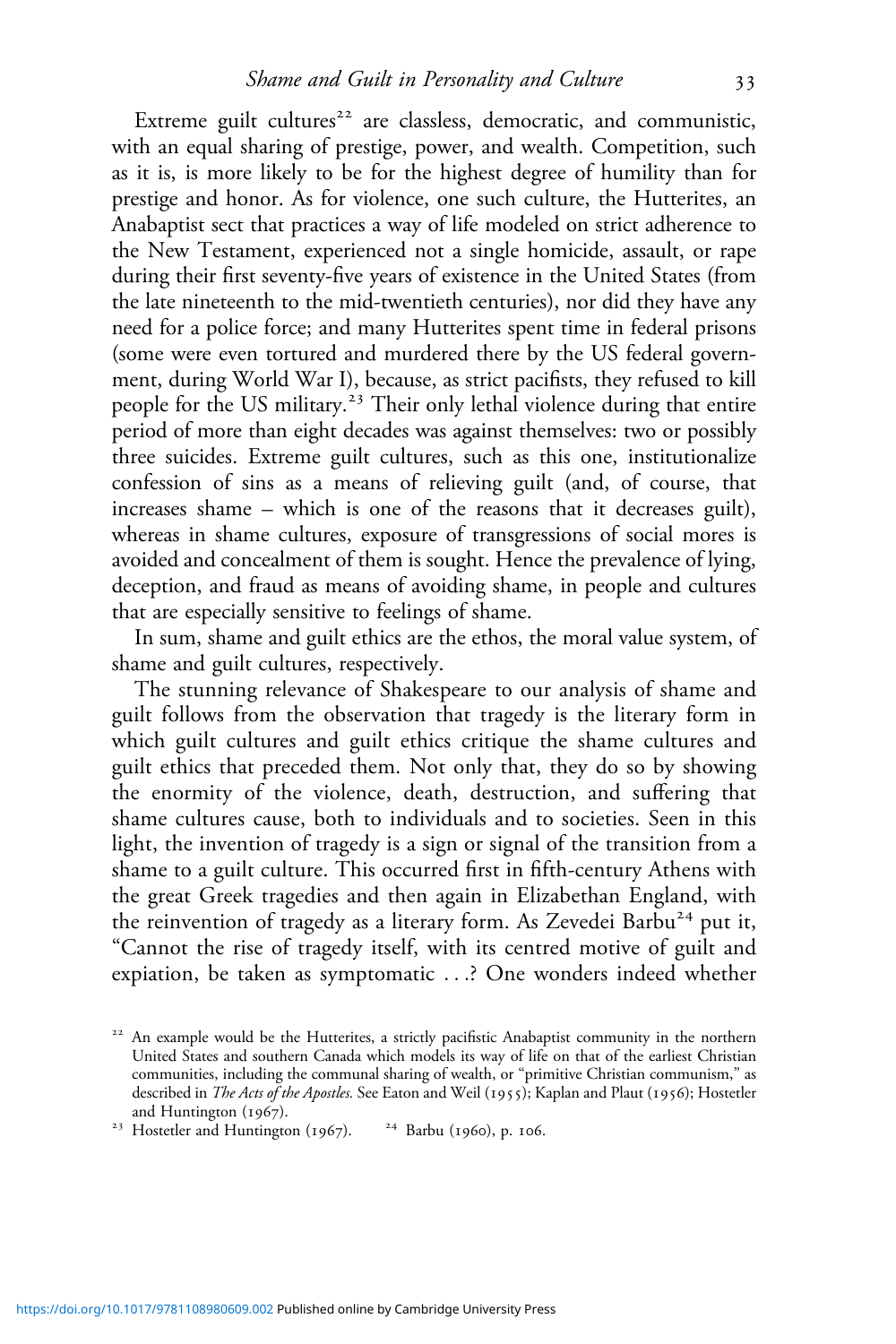the birth of tragedy in any civilization is not a symptom of guilt-culture, or of the beginning of guilt-culture."

### **Shame and Guilt in History**

In *The Greeks and the Irrational*, the classics scholar Eric Dodds, drawing on Ruth Benedict's definitions, documented the transition in Greek history from an earlier shame culture (the society depicted in *The Iliad*) to a later guilt culture (classical Athens at the time of the tragedians and the philosophers).<sup>25</sup> Speaking of "the uninhibited boasting in which Homeric man indulges," Dodds says that

Homeric man's highest good is not the enjoyment of a quiet conscience, but the enjoyment of *time*, public esteem [honor].... And the strongest moral force which Homeric man knows is not the fear of god, but respect for public opinion, *aidos* [shame or sense of shame and honor, meaning sensitivity to shame and dishonor]. In such a society, anything which exposes a man to the contempt or ridicule of his fellows, which causes him to "lose face," is felt as unbearable.

By the time the Greeks became a guilt culture, however, they worried not about experiencing too little pride and prestige, but too much – overweening pride or arrogance, up to and including violence – for which they used the term *hubris*. Far from being the highest good, pride by this time was called the "prime evil" (*proton kakon*), as Theognis called it; the *hamartia*, or tragic flaw, for which, in Aristotle's analysis, Sophocles' Oedipus punished himself. It is significant that in the earlier shame culture's version of the Oedipus myth, as alluded to in the *Iliad*, Oedipus, far from feeling guilty and self-punitive, continued to reign in Thebes and was eventually buried with royal honors.<sup>26</sup>

Probably the individual who symbolized this transition to a guilt culture most vividly was Socrates, who declared that it was better to be a victim of injustice than a perpetrator of it, and who finally committed suicide,

<sup>&</sup>lt;sup>25</sup> Dodds (1959), pp. 17–18.<br><sup>26</sup> Dodds (1951), pp. 36, 55. "We get a further measure of the gap [between the shame-centered values of the Homeric shame culture and the later guilt culture of classical Athens] if we compare Homer's version of the Oedipus saga with that familiar to us from Sophocles [which was of course the version on which Freud built his explanation of the source of guilt feelings]. In the latter, Oedipus becomes a polluted outcast, crushed under the burden of a guilt 'which neither the earth nor the holy rain nor the sunlight can accept.' But in the story Homer knew he continues to reign in Thebes after his guilt is discovered, and is eventually killed in battle and buried with royal honors"  $(p. 36).$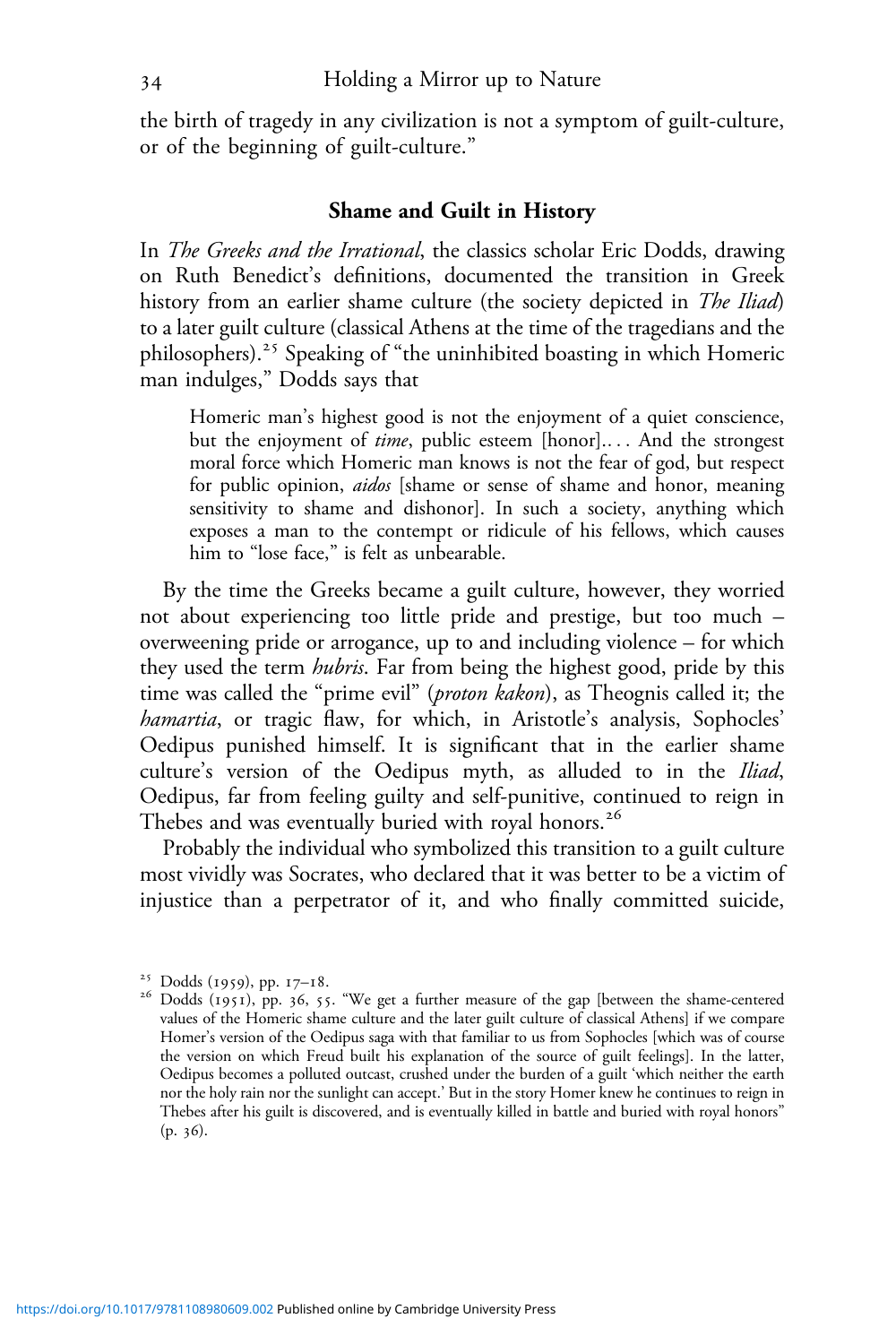choosing to be a victim of the injustice of the Athenians, even when he could easily have escaped from it.

For the most extreme development of guilt in the ethos of a culture, however, we must turn to Judeo-Christian culture. Many scholars have made this observation. Freud, for example, commented that "the people of Israel ... out of their sense of guilt ... created the over-strict commandments of their priestly religion."<sup>27</sup> And Nietzsche saw that "the arrival of the Christian God ... has brought with it the phenomenon of the uttermost sense of guilt."<sup>28</sup> And we have already noticed that the earliest extant description of the difference between a shame and a guilt culture was written by one of the early Christian thinkers, St. Augustine. The greater intensity of guilt in Christian as compared with Greek culture is indicated by the growth in guilt-affective tone of the word *hamartia*, from "tragic flaw" (the usual translation of Aristotle's meaning) to "sin," the New Testament meaning of the word. And of course St. Augustine's doctrine of original sin (which Hamlet paraphrased in saying, "use every man after his deserts and who would 'scape whipping?") made it clear that you could not be a Christian without accepting that we are all guilty, or sinful. Or as Jesus put it, no man is good, only God is good (Matt.  $10:17$ ).

Like Socrates, Christ became a personal symbol for the values of a guilt culture, becoming a victim rather than a perpetrator of violence (and severely chastising his followers when they were ready to defend him). This does not necessarily indicate any great difference between early Christianity and the religious and moral values of major portions of the Jewish community at that same time, for Jesus was, after all, a rabbi, and most verses of the "Sermon on the Mount" have rabbinical precedent.<sup>29</sup> In other words, Christianity began as a subculture within the larger religious culture of the Judaism of his time.

It is worth noting, however, that the Judeo-Christian tradition, like the Greek one, began as a shame culture and only later developed into an extreme guilt culture. The earliest moral emotion mentioned in the Bible, for example, immediately after Adam and Eve have eaten the fruit of the tree of the knowledge of good and evil, is the "shame" they felt over being naked. Their children then demonstrate how shame stimulates violence: Cain kills his brother Abel because God "had respect unto Abel and his offering, but unto Cain and his offering God had not respect." In other words, Cain kills Abel because he felt disrespected, or "dissed" – exactly the reason contemporary murderers give as to why they had to kill someone.

<sup>27</sup> Freud (1961), p. 127. <sup>28</sup> Nietzsche (2004), p. 66. <sup>29</sup> Buttrick (2002).

<https://doi.org/10.1017/9781108980609.002>Published online by Cambridge University Press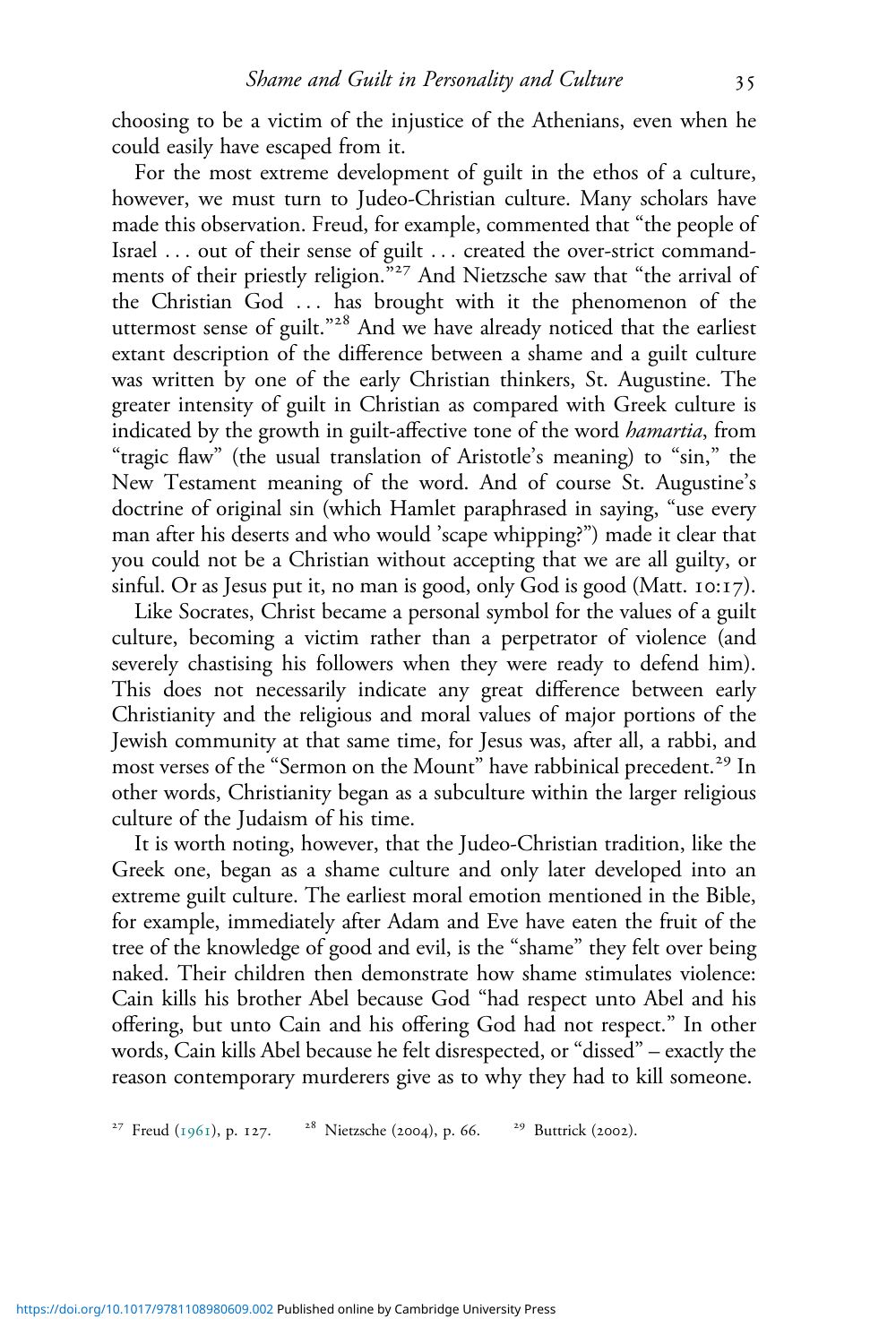What is unique about Judaism, however, is how early and strongly the theme of guilt (called sin) emerged. Although in the earlier books of the Hebrew Bible, God commands the Jewish people to commit genocide against their enemies, stone to death adulterous women, and so on, and the Jewish leaders pray to God to help them succeed in putting their enemies to shame, by the time of the later books the moral exhortations of the Prophets warn against the sinfulness of pride, violence, injustice, and neglect of the poor, until the latter theme finally drowns out the former. The parallelism between Greek and Jewish culture – first a shame culture, then a guilt culture – together with the apparently much wider distribution of shame than of guilt cultures throughout the world, suggests the possibility that there is a general trend for cultures, like individuals, to be sensitive to shame before they are to guilt, but also that cultures can progress from being shame-dominated to being guilt-sensitive.

However, the history of Christianity also illustrates another possibility – the regression of a culture from a guilt into a shame culture. During its first three centuries of existence, Christianity existed under conditions that would appeal to guilt-ridden people – namely, persecution and martyrdom. Early Christianity fit Nietzsche's description of slave morality, since it identified with slaves and the qualities necessary to be slaves, such as meekness, passivity, and submissiveness in the face of domination and exploitation (advice it gave to those who literally were slaves, as well as to the free). But it also did the opposite: that is, far from enslaving anyone themselves, the early Christians were remarkably egalitarian, sharing their wealth equally among the whole community, in what has been called "primitive Christian communism": that is, from each according to their ability, to each according to their need (Acts  $2:44-5$ ).

However, with the conversion of the Emperor Constantine early in the fourth century, Christianity became the religion of the masters, not the slaves or the poor; and the motives for becoming a Christian reversed accordingly. Thus Christianity changed from being a relatively pure and extreme guilt culture to a mixed, but primarily shame-dominated culture, capable of inspiring extremes not only of masochism, as formerly, but also of sadism; of martyrdom and murder, saintliness and savagery, piety and power, and pacifism and genocide – Francis of Assisi and Torquemada. The Crusades in which people who called themselves Christians slaughtered Muslims and others were only among the most extreme of the atrocities committed in the name of the Prince of Peace. The earlier selfsacrificing guilt culture of Christianity survived, or was revived, in only a few atypical pockets of extreme religious fervor, such as some monastic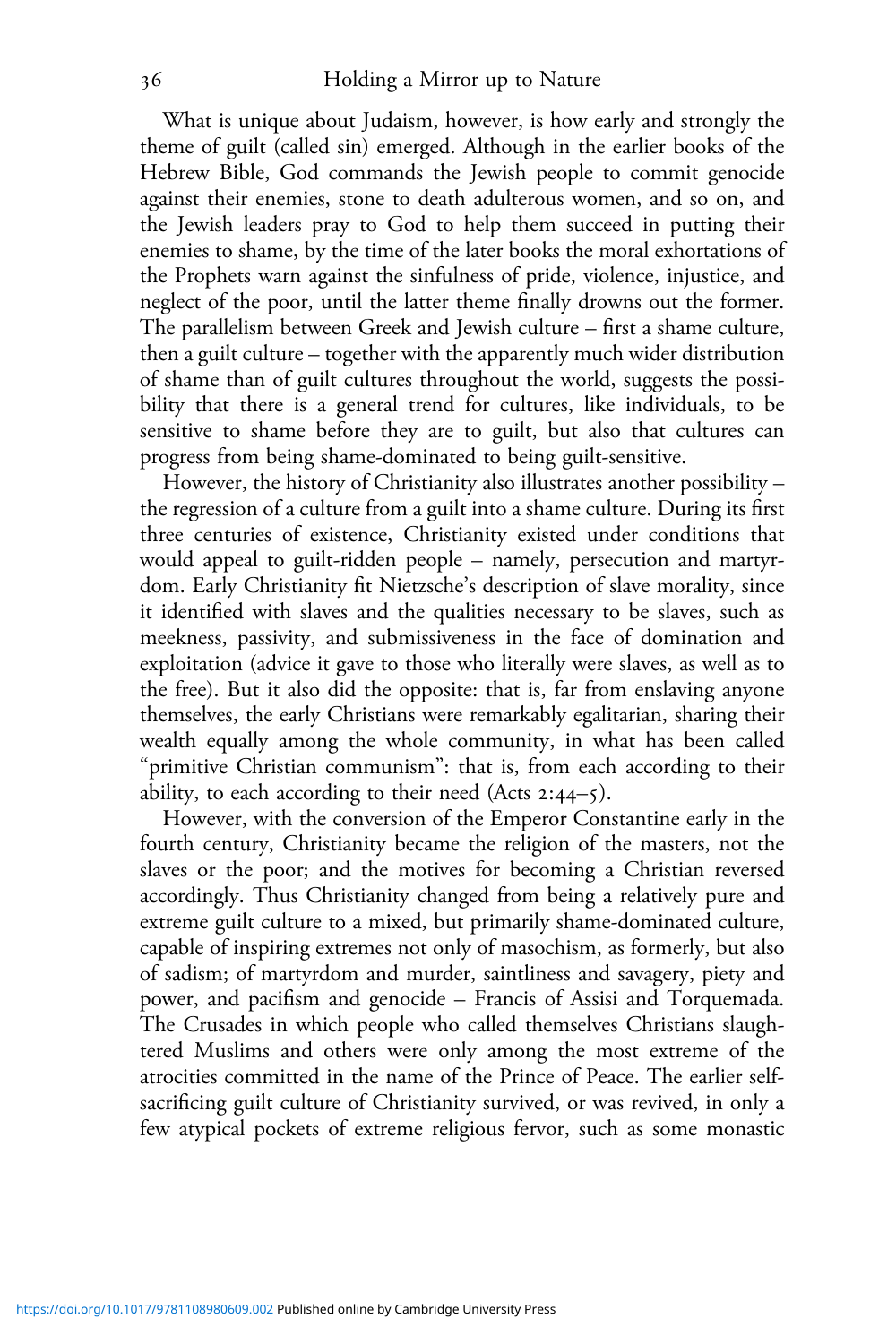communities and, after the Reformation, in some Anabaptist religious guilt cultures such as the strictly pacifist Hutterites, Mennonites, and Amish, or in firmly pacifist denominations such as the Quakers.

What this illustrates, however, is that people who are experiencing guilt (a precondition for which is that they have already attained feelings of pride) are motivated to identify with the underdogs, such as the slaves, in order to reduce their pride and hence their guilt. However, those who have not yet overcome their feelings of shame (i.e., they still feel weak and inferior) are motivated to identify with the "overdog" – or as Nietzsche put it, the "overman" or "superman," the *Ubermensch*, the slave-owners or slave-masters, or as the Nazis put it, the "master race" – in order to increase their feelings of pride, power, and superiority.

The relevance of all this to Shakespeare is this: given that tragedy, historically, has been the literary form in which guilt cultures criticize shame cultures (just as epic poetry – the Homeric poems, the Aeneid, the Icelandic sagas, etc. – are the form in which shame cultures celebrate themselves), Shakespeare shows us why the guilt culture that was just coming into being during his lifetime became motivated to repudiate the shame culture that preceded it. He dramatizes the costs of shame ethics not only in his tragedies but also in his history plays. For example, in *Henry IV*, with the character of Falstaff, Shakespeare deconstructs the concept of "honor" in a hilarious comic monologue. Thus he turns the most powerful weapon in the arsenal of shame cultures, namely, ridicule, against a central concept in shame cultures' own ethos:

honour pricks on. Yes, but how if honour prick me off when I come on? Can honour set to a let? No. Or an arm? No. Or take away the grief of a wound? No. Honour hath no skill in surgery, then? No. What is honour? A word. What is in that word "honour"? What is that "honour"? Air. A trim reckoning. Who hath it? He that died o'Wednesday. Doth he feel it? No. Doth he hear it? No. 'Tis insensible than? Yea, to the dead. But will it not live with the living? No. Why? Detraction will not suffer it. There I'll none of it. Honour is a mere scutcheon. And so ends my catechism. (*I Henry IV*,  $V.i.126-40)$ 

And in *Hamlet*, Shakespeare again points out how absurd it is to go to war for the sake of honor, in which whole armies "go to gain a little patch of ground / That hath in it no profit but the name," and risking the lives of thousands of soldiers "Even for an egg-shell," and "to find quarrel in a straw when honor's at the stake." Honor thus leads "twenty thousand men ... for a fantasy and a trick of fame" to "Go to their graves like beds," and to "fight for a plot" of land "Which is not tomb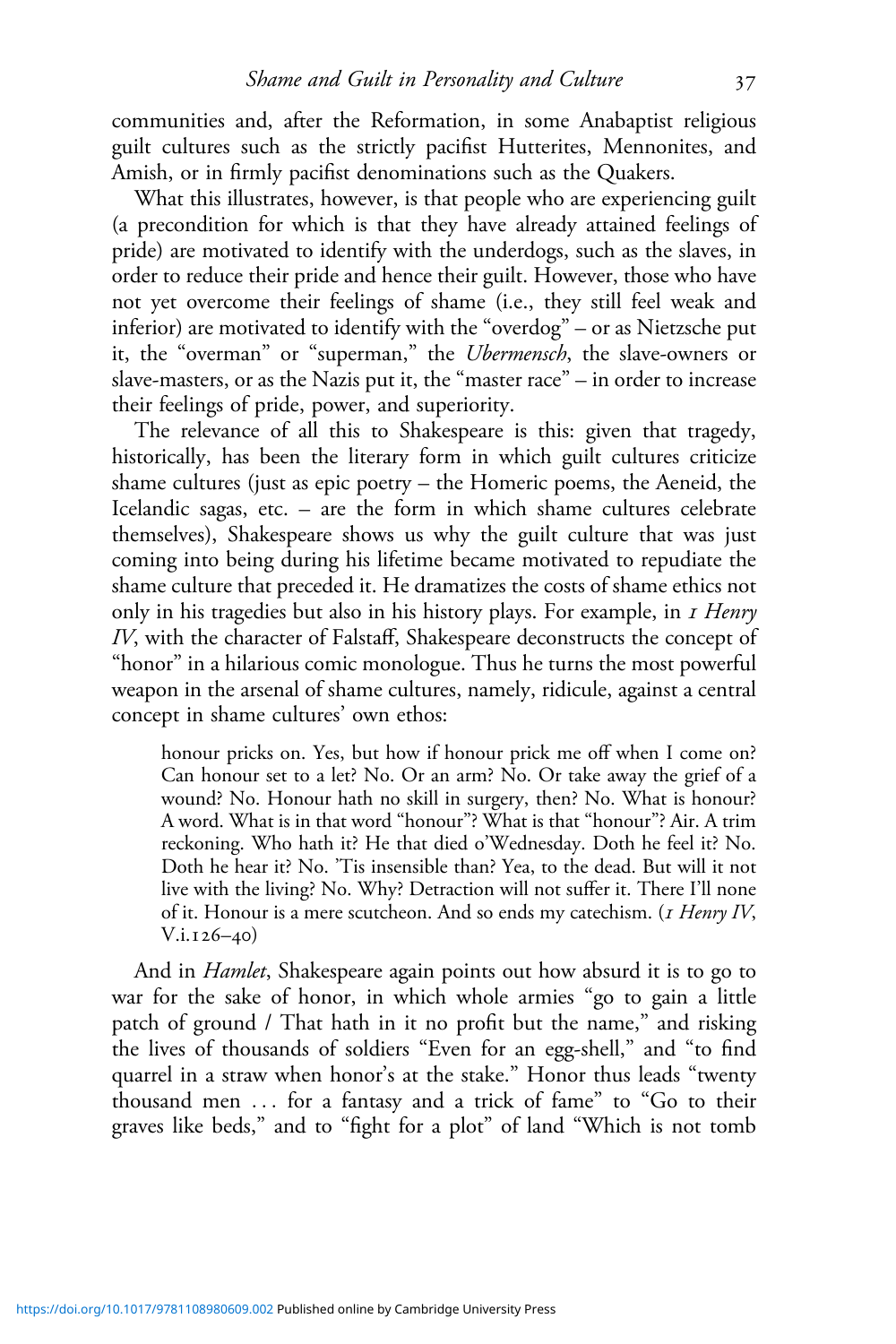enough and continent / To hide the slain," that is, not large enough to bury the quantity of men who will be killed  $(V_{\cdot}iv.18-65)$ .

Hamlet's tragedy, however, is that while he cannot rationally defend that ethic, he is also unable to escape it: he has one leg in the shame ethic of his father's and Fortinbras' shame culture, which commands both individual and mass murder for the sake of honor, and another in the not yet completely dead nor yet fully resurrected guilt culture with which to replace the shame culture and its ethos of "honor through violence." Thus he was left with no credible moral value system with which to guide his behavior. As he puts it, "the time is out of joint: / O cursed spite, that I was born to set it right."

## **Shame-Dominated versus Guilt-Sensitive Legal and Political Systems**

In his plays, Shakespeare shows us the enormous violence, death, and destruction that was caused by the hierarchical political system of his day – monarchy – and the shame culture that engendered and validated that system. And while it is true that he at no point evoked the kind of political system called democracy – it was not even one of the political possibilities during his lifetime – it does seem to us that the power of his critique of monarchy could hardly have left his audience without the incentive to try to imagine a less shame-provoking and violent political system, in which political power and regime change would be decided not by violence but by nonviolent means, such as persuasion, argument, reason, evidence, and noncoerced choice – in other words, democracy. And indeed, in the first generation after Shakespeare, Great Britain began an evolution, which is still going on throughout many nations (though not without constant conflict and many defeats and regressions) toward a more and more democratic system. With the growth of a more secular, skeptical, scientific mentality beginning in the seventeenth century, the traditional source of legitimacy of the system of monarchy, namely, the "divine right of kings," began to lose its credibility – for without a divinity, how can there be a "divine right"? This trend began with the populist, quasi-democratic, and still religiously rationalized revolution that resulted in the beheading of Charles I in  $1649$ , and then by the eventual transformation of the British monarchy from an autocracy into the constitutional monarchy it is today in an otherwise democratic and secular political system. In France, the United States, and many other Western nations (and, more recently, some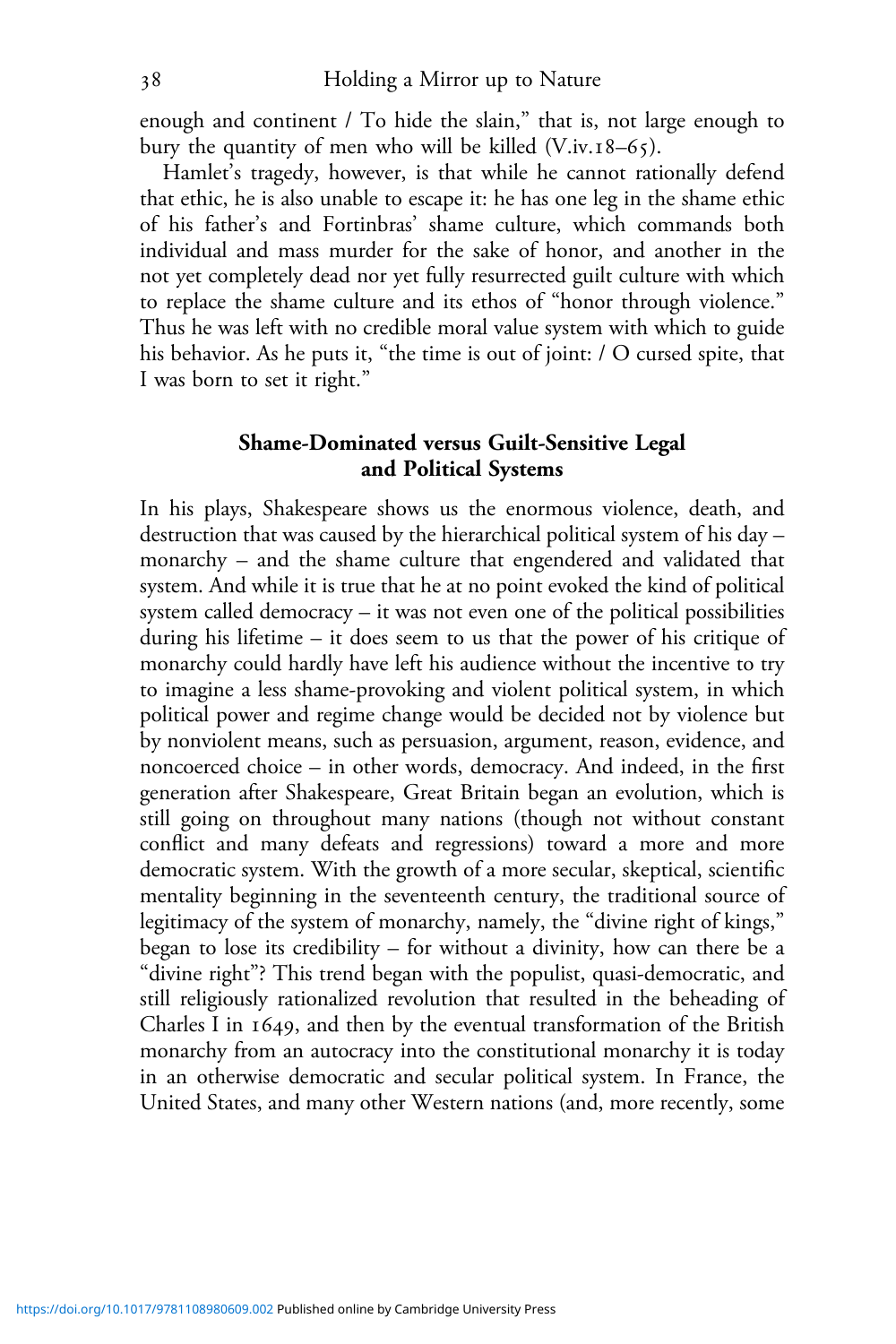Asian ones as well, such as Japan and South Korea), monarchy has been replaced by more or less democratic, egalitarian, and secular political and economic systems.

With the end of feudalism, the middle ages, hierarchical (post-Constantinian) Christendom, and "the age of faith," the legal system similarly became less and less moralistic, punitive, and violent. This is illustrated by the trend in all modern democracies (with the sole exception of the United States) toward the partial or complete abolition of so-called retributive justice: inhumane conditions of confinement, from lifethreatening extremes of temperature (physical torture) to years or even decades of uninterrupted solitary confinement (psychological torture), life sentences, and capital punishment, among many other means of inflicting pain or death. Shakespeare, however, did envision and dramatize what a government could look like when its criminal justice system was no longer bloodthirsty and sadistic. In several plays, he shows us rulers who replace "retributive justice" (the euphemism for punishment, revenge, and violence) with what today is called "restorative justice" – namely, the rehabilitation, education, and therapy of violent or potentially violent offenders; their reconciliation with those they had offended against; and the acceptance of their return to the communities they had injured. Examples are *Measure for Measure*, *The Tempest*, and *The Winter's Tale*.

In a highly successful violence-prevention experiment in the jails of San Francisco, a central component was the replacement of the traditional model of retributive justice with restorative justice. In this "Resolve to Stop the Violence Project" (RSVP), violent offenders not only learned why they had been engaging in the violence that had, as they themselves came to see, ruined their lives as well as ruining or ending the lives of their victims; they spontaneously began doing what they could to restore to the community what they had taken from it, namely, a sense of safety, security, and trust. They became advocates, even therapists, themselves, devoted to helping new admissions to the jail make the same progress that they had made toward lives devoted to nonviolence and to healing; and then expanded that mission to similar work with actual or potential violent offenders in the community, after they were released from the jail. This experiment in violence prevention found that even as little as four months in the program reduced violent reoffending following release from the jails by more than percent, and that in addition to making the community safer (the most important point), it also saved taxpayers  $$4$  for every  $$1$  spent on the program (given how much violent crime costs the whole community in